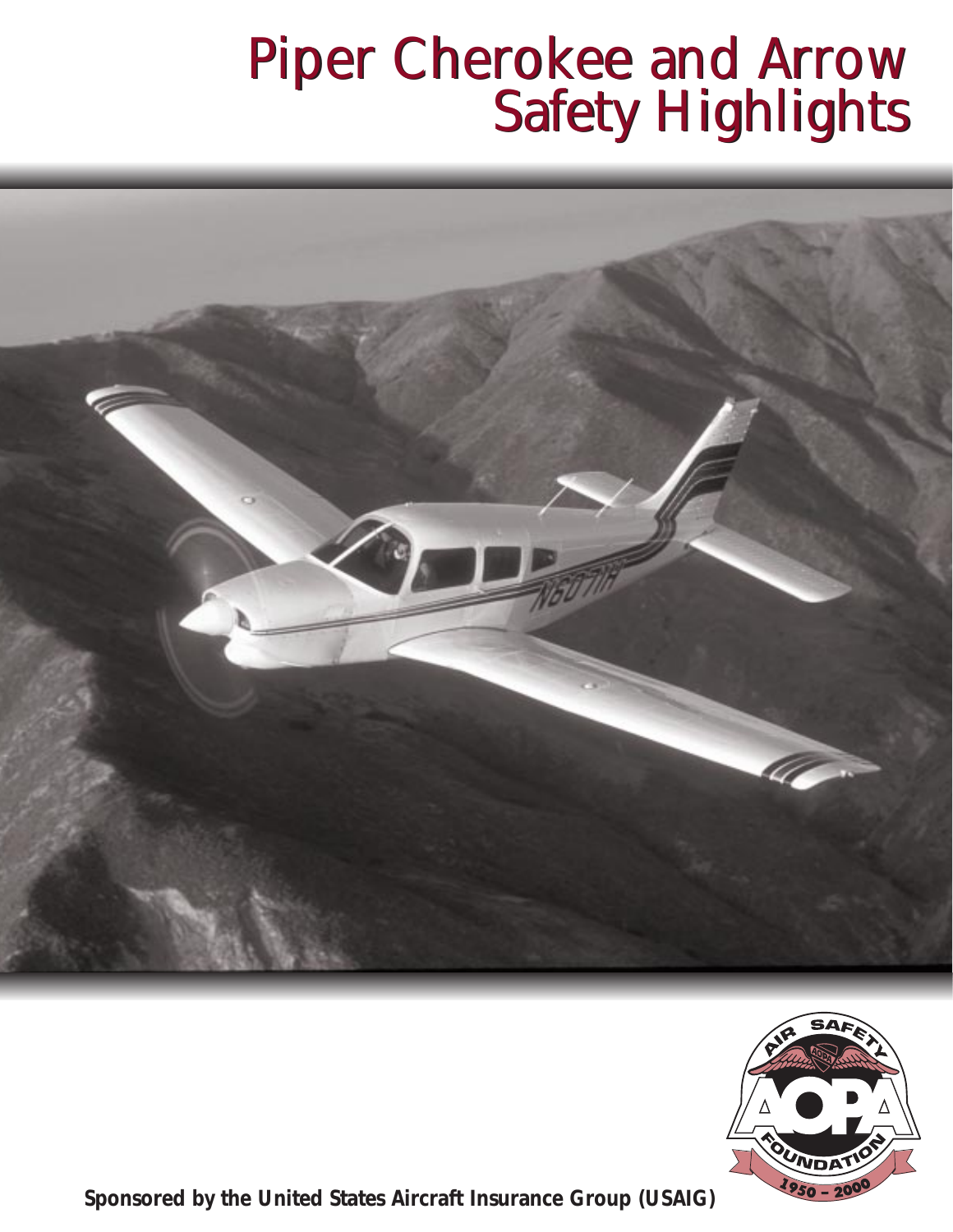

## **Introduction**

Reliability, sturdy construction, and gentle flight characteristics make the Piper Cherokee and Arrow favorites among aircraft owners and the flight training community.

There are currently close to 20,000 PA-28 aircraft on the FAA Registry. During the past eighteen years, there were an average of 147 PA-28 accidents per year, or approximately three per week. In this booklet, the AOPA Air Safety Foundation compares 2,120 PA-28 fixed gear accidents to 5,105 accidents of other light four-place single-engine aircraft during the years 1982-1999. Five hundred nineteen Arrow accidents are compared to 1,140 accidents of comparable aircraft for the same time frame.

In this booklet, the PA-28(F) (fixed gear) aircraft accidents are compared to accidents of the Beech Musketeer/ Sundowner, Cessna 172 Skyhawk, Cessna 182 Skylane, and the Gulfstream American AA-5 Traveler. Aircraft compared to the PA-28R (Arrow) are the Beech 24/Sierra, Cessna 172RG and 182RG, Rockwell 112/114, and the Mooney M20 series.

| The following aircraft were included<br>in the research for this booklet: |                |  |  |  |
|---------------------------------------------------------------------------|----------------|--|--|--|
| $PA-28(F)$ :                                                              | <b>PA-28R:</b> |  |  |  |
| PA-28-140                                                                 | PA-28R-180     |  |  |  |
| PA-28-150/160                                                             | PA-28R-200/201 |  |  |  |
| PA-28-151                                                                 | PA-28RT-201    |  |  |  |
| PA-28-161                                                                 | PA-28R-201T    |  |  |  |
| PA-28-180                                                                 | PA-28RT-201T   |  |  |  |
| PA-28-181                                                                 |                |  |  |  |
| PA-28-235B-F                                                              |                |  |  |  |
| PA-28-236                                                                 |                |  |  |  |

FAA estimates the PA-28 fleet flew nearly 45 million hours during the years 1982-1999. The Arrow was involved in about seven accidents per 100,000 hours, most of which were minor. Fixed-gear Cherokees had slightly less with just six accidents per 100,000 hours. The comparable aircraft accident numbers do not differ much from those of the PA-28. (see Figure 1).





4

6

8



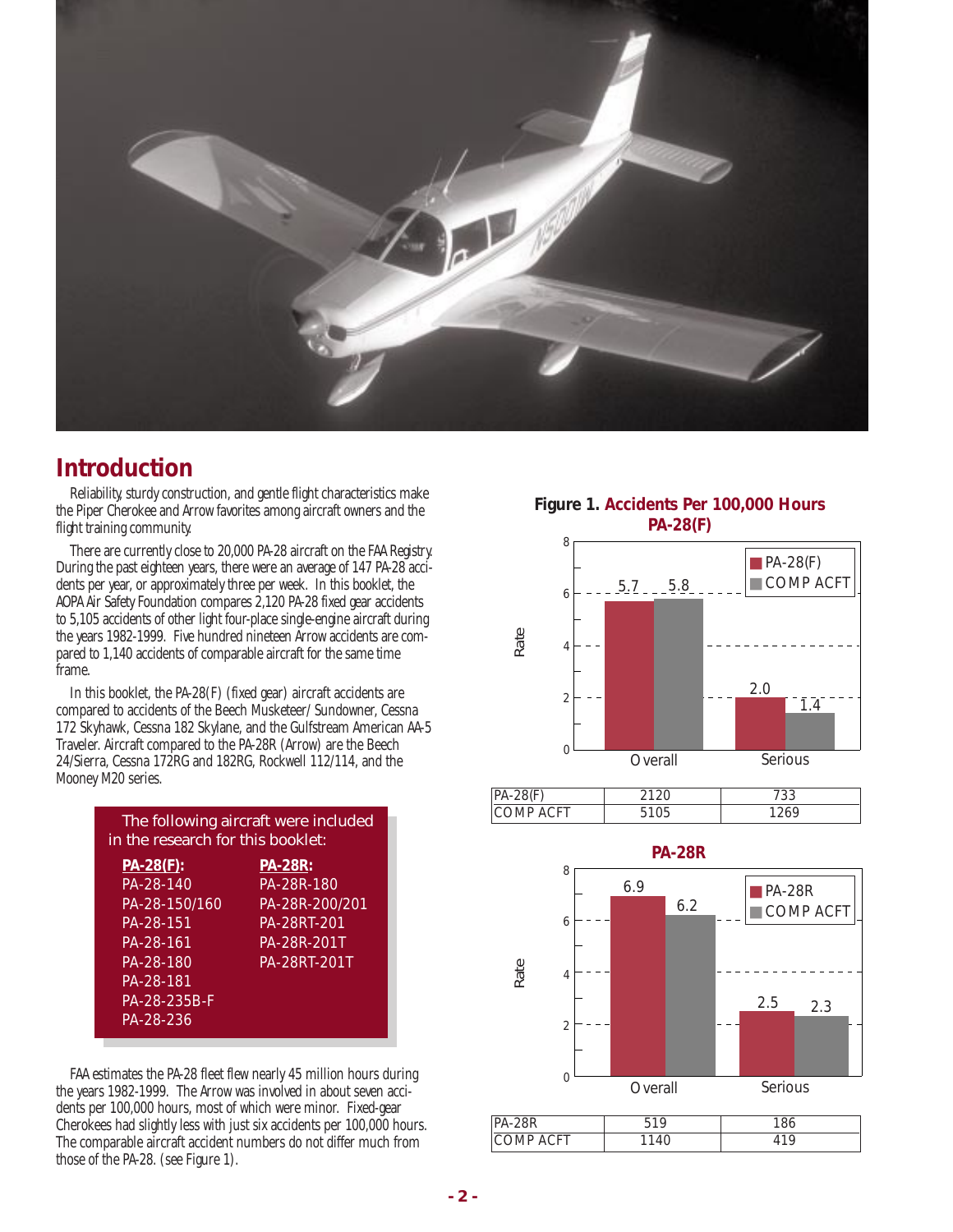Most PA-28 accidents resulted in little or no injury, but approximately one-third were classified as serious in accordance with NTSB Part 830 definitions. Serious accidents were typically a result of weather decision making and low-level maneuvering flight, while landings caused most of the minor accidents.

Approximately 35 percent of all fixed-gear Cherokee accidents were serious, compared to nearly 25 percent for the comparable aircraft. The Arrow was almost identical to its comparison aircraft group in this category, with about 36 percent of the accidents classified as serious. (see Figure 2).

Low time in type equates to high accident involvement. More than 60 percent of all serious PA-28 and comparable aircraft accidents occurred during the first 100 hours of time in type. (see Figure 3).

## **Pilot-Related Accidents**

Eighty-one percent of PA-28(F) and 72 percent of PA-28R total accidents were caused by the pilot, mostly as a result of poor judgment. Mechanical and maintenance causes were a distant second. (see Figure 4). With so many pilot-related accidents, primary emphasis should be placed on judgment training and proficiency, not on hardware. However, proper maintenance is essential and must not be neglected.

Landing problems were the leading cause of PA-28 pilot-related minor accidents. (see Figure 5). This is typically the result of lack of **PA-28R**







#### **Figure 3. Pilot Time in Type Serious Accidents PA-28(F)**







skill and proficiency. Serious pilot-related accidents were mostly a result of weather decision-making.

## **Preflight**

ASF recommends arriving at the airport at least 30 minutes prior to departure. If the aircraft requires preheat or snow/ice removal, allow extra time. A proper preflight should include the following:

- $\checkmark$  A review of the airplane's airworthiness status, including a walkaround inspection as described in the *Pilot's Operating Handbook*.
- $\checkmark$  A review of the appropriate charts and publications for the flight. Be sure that your sectional chart, taxi diagrams, and approach charts are current. When checking the aircraft's paperwork, remember the acronym ARROW:

Airworthiness certificate

Registration certificate

Radio station license - for international flights only Operating limitations - *Pilot's Operating Handbook* Weight and Balance records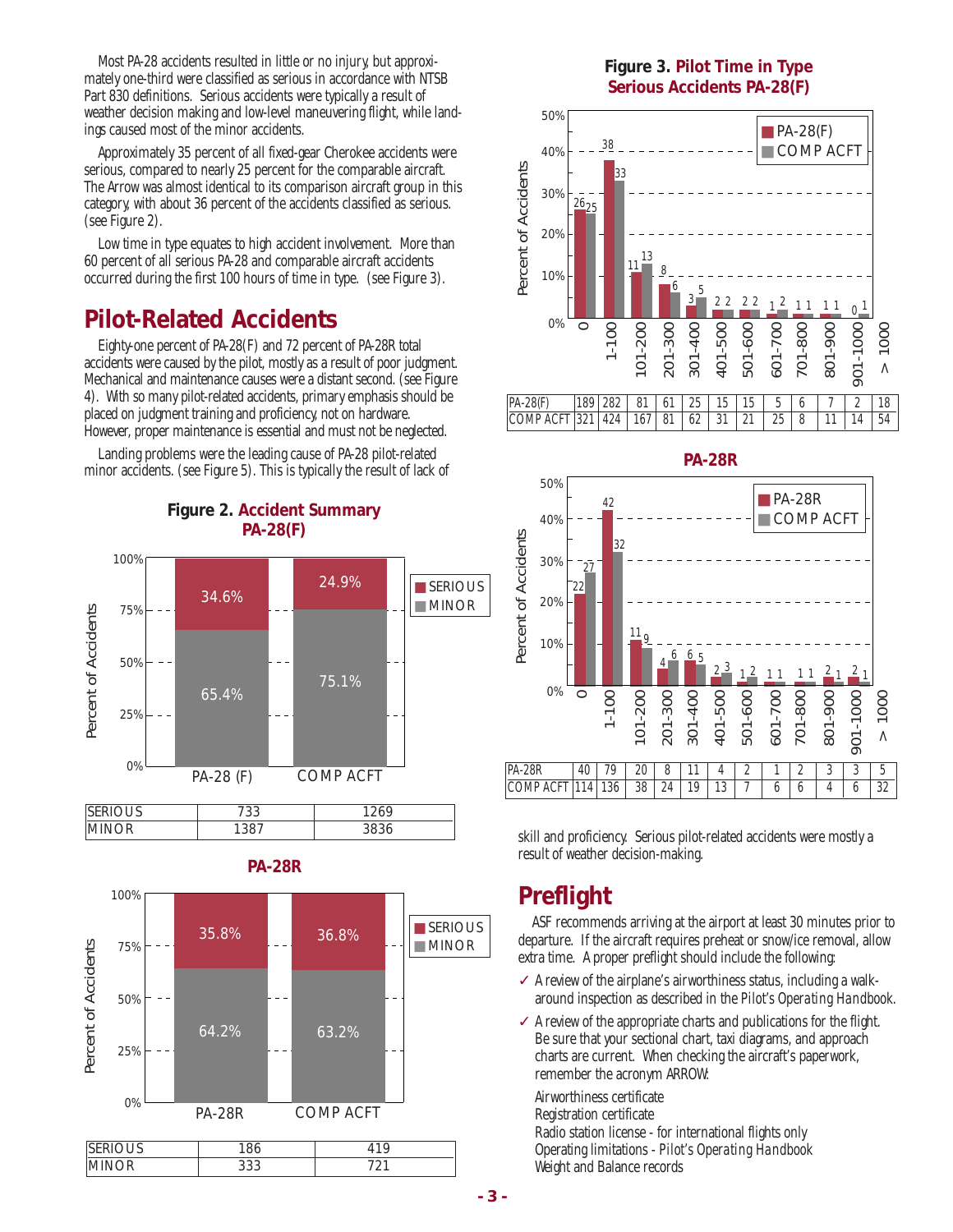



- $\checkmark$  Calculation of weight and center of gravity (CG) limits.
- ✓ Calculation of takeoff and landing distances ASF recommends adding 50 percent to the distance numbers. (See the Takeoff section on page 8 for details.)
- $\checkmark$  Calculation of fuel requirements ASF recommends landing with at least one hour of fuel reserves on board. Add several gallons per hour to "book consumption numbers" until you have accumulated some experience with that *particular aircraft* to verify the fuel burn of that engine with your leaning techniques.
- $\checkmark$  A weather and notam briefing.

Although they seem obvious, if all pilots would follow these simple precautions the accident rate would be significantly reduced.

The 400-hour instrument-rated pilot departed in IMC conditions, knowing the propeller governor was inoperative. The engine quit 4 miles from the airport. The pilot declared an emergency and descended through the clouds. He went through some trees and landed in a pasture. The piston pin plugs had disintegrated and contaminated the oil system. Some of the metal caused the propeller governor drive shaft to separate. Oil was depleted until pressure was lost, and the engine seized.

## **Weight and Balance**

Weight and balance affects an airplane in all phases of flight. For example, heavier gross weights result in longer takeoff runs, shallower climbs, faster landing speeds, and longer landing rollouts. If the aircraft is out of balance, it may become uncontrollable immediately after takeoff.

The pilot is responsible for ensuring that the airplane is properly loaded. Having four seats, two fuel tanks, and a baggage compartment doesn't mean you can safely fill them all. This is especially true of the lower powered Cherokee series. Flight in the traffic pattern with a flight instructor, a couple of flight bags, and full tanks poses no problem. However, if your plans include a weekend getaway to the beach, with three passengers and their baggage, use extra care when figuring the weight and balance. You will likely have to limit passengers, baggage, fuel, or all three.

The 80-hour private pilot began his flight with the aircraft about 198 pounds over its maximum gross weight limit. The airplane was observed to lift off near the departure end of the runway, then continue in a nose-high attitude. Some witnesses observed the wings rocking or wobbling. Reportedly, it gained some altitude, then settled into an apartment building.

**Figure 5. Pilot Related Causes** 



#### **PA-28R**

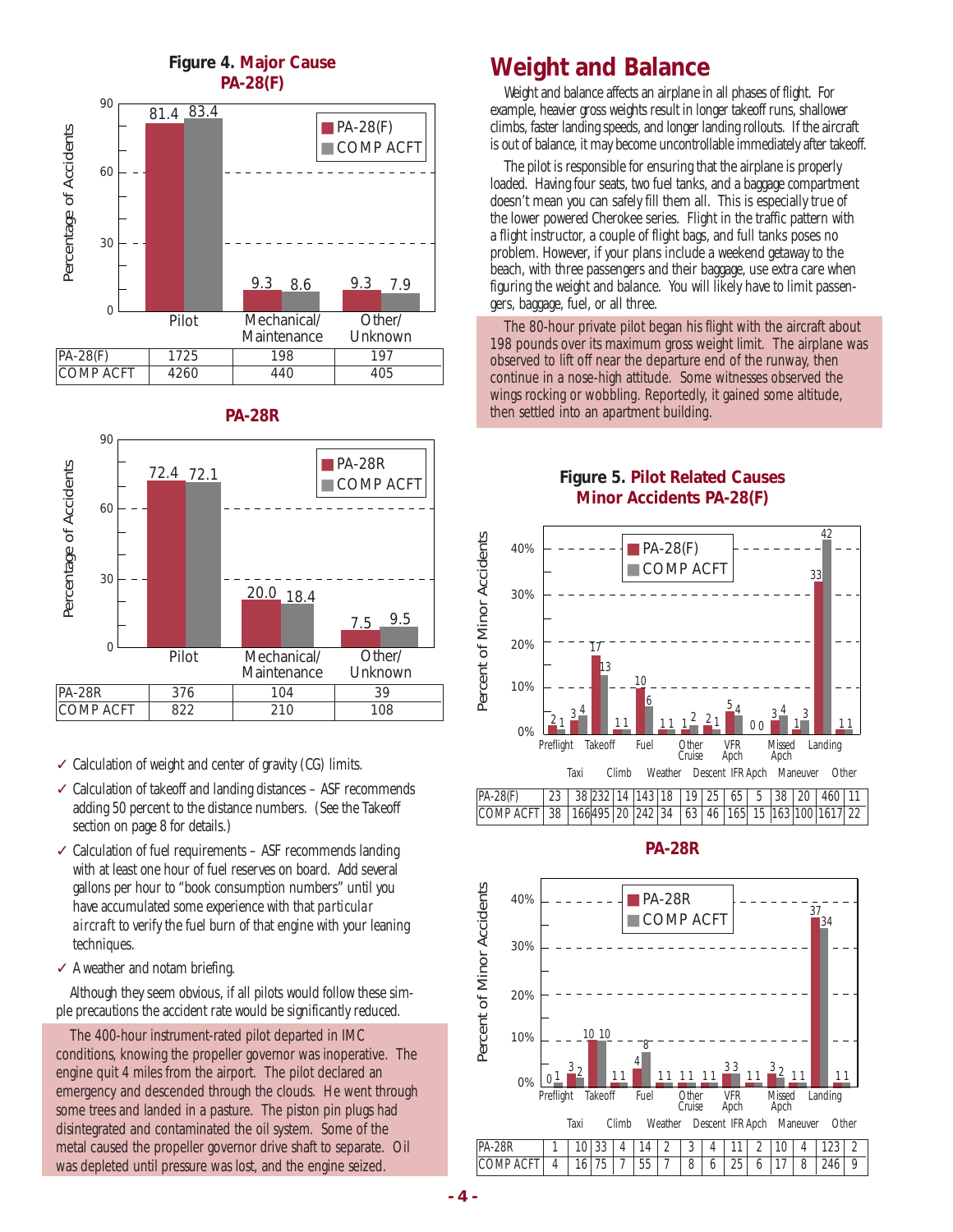When computing weight and balance, consider the density altitude of the departure airport. It could mean the difference between clearing an obstacle on takeoff or colliding with it. During the past 18 years, PA-28 series aircraft were involved in 38 density altitude related accidents. Pilots who regularly fly in mountainous terrain are familiar with high-density altitudes, but what about flying on a hot summer



day from a 1,000-foot msl airport? Compared to standard sea-level conditions, ninety degrees Fahrenheit at a 1,000-foot msl airport will result in a *50 percent* increase in takeoff distance and a nearly *30 percent* decrease in climb performance.

## **Weather**

Faulty weather decision making accounted for the majority of serious PA-28 pilot-caused accidents. A weather briefing is recommended for most flights, especially when going beyond the traffic pattern. The actual weather may differ from the forecast. Monitor weather en route, and don't continue into bad weather. Before the flight, prepare an alternate course of action in case bad weather is encountered.

Pilots should certainly consider severe weather such as thunderstorms and ice, as well as performance-degrading situations such as heat and humidity, **but the most common causal factor in weatherrelated accidents is low ceiling and poor visibility.**

Anticipate and avoid hazardous weather conditions. However, if you do encounter such weather, use all available resources to aid in the quickest departure from the dangerous situation. The following resources are readily available:

- ✓ Eyes They are your best source for weather avoidance. Fly at altitudes that will give you a good view of the weather. **React to what you see.** If it looks bad, it probably is. Avoid it!
- $\checkmark$  ATC Use flight following when possible, to remain in contact with ATC. Use their assistance if necessary and listen to what other aircraft on the frequency are doing to avoid the weather.
- $\checkmark$  Autopilot Relief of basic aircraft control allows pilots to manage the flight with much less fatigue. However, the autopilot cannot fly the aircraft in severe turbulence, or solve an icing problem. It should be used by VFR pilots during an inadvertent IMC encounter, but not to deliberately penetrate instrument conditions. Utilize the autopilot for a 180-degree turn to exit the weather quickly.
- $\checkmark$  FSS Use Flight Watch and Flight Service to keep up on what the weather is doing. In most cases, listening on the frequency for a few minutes will provide you with a good picture. Give and get pireps.

Note: Visit www.aopa.org/asf for weather information products available from the Air Safety Foundation.

The 760-hour instrument-rated pilot encountered forecast thunderstorms en route and requested deviation around the weather. The pilot did not report further difficulty, but loss of control and an in-flight breakup of the aircraft occurred shortly thereafter. Weather and radar data indicate that the airplane broke up near the edge of a thunderstorm. Heavy rain and lightning were reported by local residents. The outboard end of the left wing and the stabilator had separated in flight. The left wing failed in positive overload.

## **Instrument Meteorological Conditions (IMC) Accidents:**

The fixed-gear Cherokee had only slightly more accidents per 100,000 IMC hours than its comparison group, with 7.4 and 5.7, respectively. However, the Arrow had significantly more than its comparison aircraft, with 12.2 accidents per 100,000 IMC hours, compared to 7.1 for its comparison group. (see Figure 6).

#### **Figure 6. IMC Accidents Per 100,000 IMC Hours PA-28(F)**





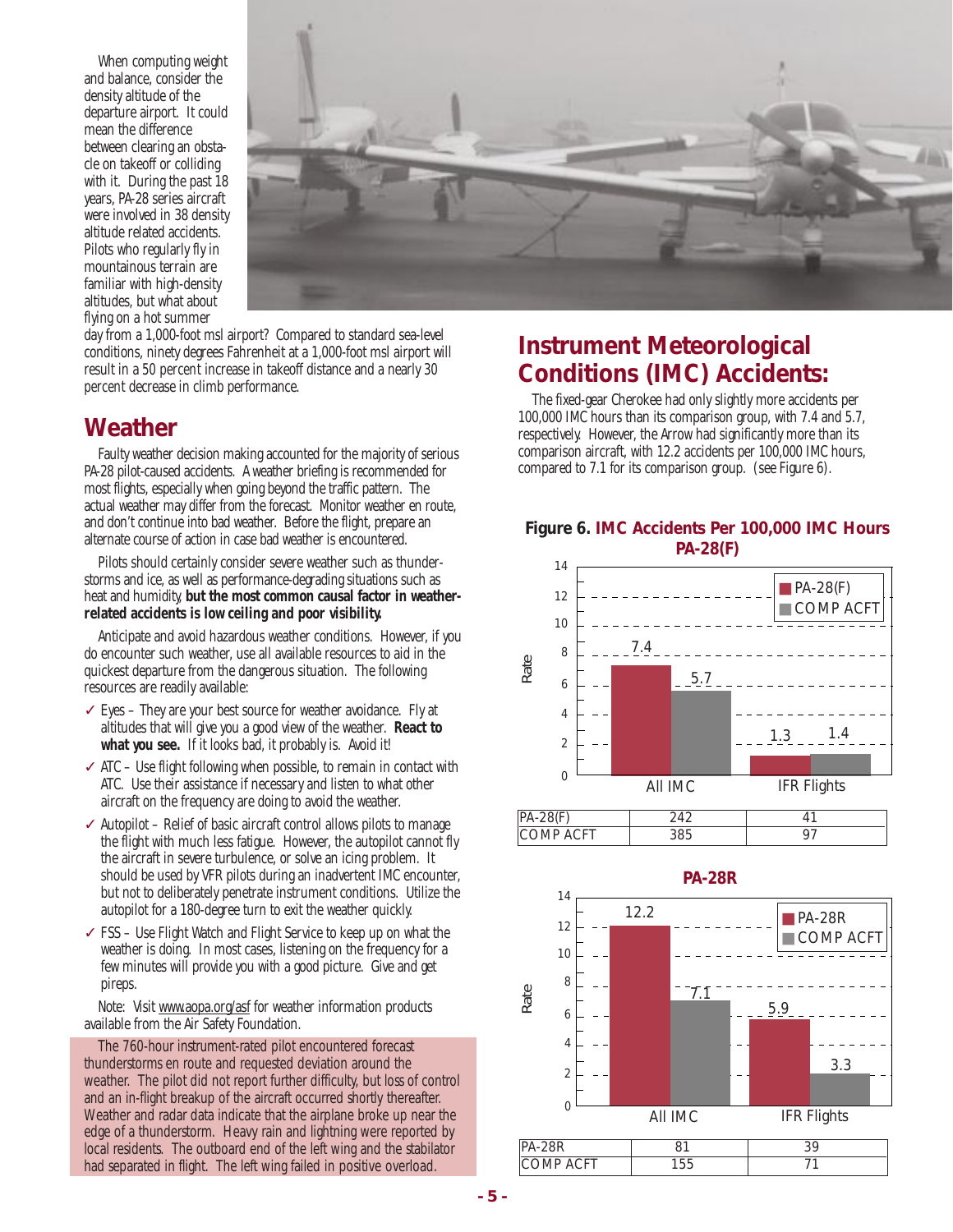

Although the PA-28R had more accidents per 100,000 IMC hours than the PA-28(F), it had fewer overall. The PA-28(F) had 242 IMC accidents, while the PA-28R only had 81. Arrows likely have a higher accident rate because they experience more challenging weather conditions typically found in cross-country flight, while fixed-gear Cherokees tend to be flown more locally.

Note: A disproportionate number of accidents occur at night and in IMC in mountainous terrain. ASF recommends a minimum 4,000 foot ceiling and 10 miles visibility when in the vicinity of mountains. Reporting stations are scarce, so weather may be lower between them. There is a higher risk involved with this type of flying.

Continued VFR into IMC remains a hot safety topic. Regardless of the type of aircraft you fly or the amount of experience you have, always be aware of your limitations. Fly into instrument conditions only when current and proficient. VFR into IMC accidents are fatal about 75 percent of the time. Practice partial panel flight so you are prepared to handle IMC if necessary. Backup power for gyro stabilized flight instruments is a good investment.

Compile a list of personal minimums, and stick to them. Remember that they will vary from pilot to pilot and, for each pilot, from day to day. FAA has developed a Personal Minimums Checklist, www.faa.gov/avr/news/checklst.pdf, which can be tailored to the individual pilot. The following weather guidelines, as recommended by the Air Safety Foundation, may be modified according to personal experience:

- $\checkmark$  Day/Night VFR 2,000-foot ceiling/5 miles visibility (double in mountainous terrain)
- $\checkmark$  Day/Night IFR 400/1 or lowest minimums plus 200/ ½

Prior to departure, the 230-hour private pilot received a weather briefing, which concluded with a severe weather warning. He decided to go anyway, and if the weather got too bad, he would return. About 16 minutes later, the pilot requested updated weather conditions. He was advised of a convective sigmet, severe weather watch, and active thunderstorms throughout the area. He was also advised VFR flight was not recommended. He continued despite the warnings. Twelve minutes later, the flight contacted Approach Control and requested immediate radar vectors to the nearest lighted airport. The target was eventually lost. The aircraft had descended into a marsh area in an extreme-nose-down attitude.

## **Icing:**

PA-28 aircraft were not designed for flight in icing conditions. Structural ice destroys the flow of air over the aircraft, which increases drag and decreases lift. The airplane may stall at higher speeds and

#### **Structural Icing Risk**

Cumulus Clouds Stratiform Clouds Rain and Drizzle

| High   | $0^{\circ}$ to -20 $^{\circ}$ C<br>$32^\circ$ to -4 $^\circ$ F | $0^\circ$ to -15 $^\circ$ C<br>$32^\circ$ to $5^\circ$ F      | $0^{\circ}$ C and below<br>$32^\circ$ F and below |
|--------|----------------------------------------------------------------|---------------------------------------------------------------|---------------------------------------------------|
| Medium | $-20^\circ$ to $-40^\circ$ C<br>$-4^\circ$ to $-40^\circ$ F    | $-15^\circ$ to $-30^\circ$ C<br>$5^\circ$ to $-22^\circ$ F    |                                                   |
| Low    | $\epsilon$ than -40 $^{\circ}$ C<br>$<$ than -40 $^{\circ}$ F  | $\epsilon$ than -30 $^{\circ}$ C<br>$<$ than -22 $^{\circ}$ F |                                                   |

lower angles of attack than normal. Carburetor or induction icing could result in a complete loss of power. Use pireps and weather reports to avoid icing conditions, and coordinate with ATC for assistance. During the past 18 years, PA-28s were involved in 27 airframe and 22 carburetor/induction icing accidents.

Conditions that may be conducive to severe in-flight icing are high moisture content in clouds, relatively warm temperatures, and freezing rain. (see chart above).

Carburetor or induction ice is usually indicated by engine roughness and a drop in rpm or manifold pressure. This form of icing occurs when humidity is high and the temperature is between 14 degrees Fahrenheit and 77 degrees Fahrenheit. The engine is more susceptible during low power or closed throttle settings. At the first indication of carb or induction ice, apply full carburetor heat. Partial heat should not be used. The engine may run rougher as the ice melts and goes through the engine, but will smooth out again. Although the carburetor installation on PA-28s is less likely to ice than that on some other aircraft, when in doubt, use heat.

The Air Safety Foundation's Safety Advisor, *Aircraft Icing*, www.aopa.org/asf/publications/sa11.html, discusses both structural and carburetor icing, and how to fly safely when icing conditions are forecast.

## **Night**

The night accident rate for IMC is higher than the rate for day IMC accidents. Weather minimums should be raised accordingly and pilots must be proficient with night flying techniques and procedures. For pilots with little or no recent night flight experience, ASF recommends dual night instruction. Specific subjects to be covered are as follows:

- $\checkmark$  Spatial disorientation The horizon is less visible at night, and lights may create an artificial horizon. This is especially true in night IFR conditions.
- $\checkmark$  Operation of aircraft and runway lighting  $\checkmark$  Use available aircraft lighting to be more conspicuous, and understand the operation of runway lighting.
- $\checkmark$  Night vision and other physiological issues Vision decreases with age, fatigue, and altitude.
- $\checkmark$  Obstruction clearance Avoid short runways and small unfamiliar airports after dark. Choose runways with ILS or VASI.
- $\checkmark$  Weather Clouds are much harder to see at night. Temperature and dew-point are closer. Fewer pireps are available.

Night accidents were higher for all PA-28 aircraft than for their comparison aircraft group, and the Arrow had many more night accidents per 100,000 night hours than the PA-28(F). (see Figure 7). That may be because the fixed-gear Cherokee is used as a trainer, and the Arrow is flown on more cross-country flights in diverse weather environments. Night currency doesn't equal night proficiency for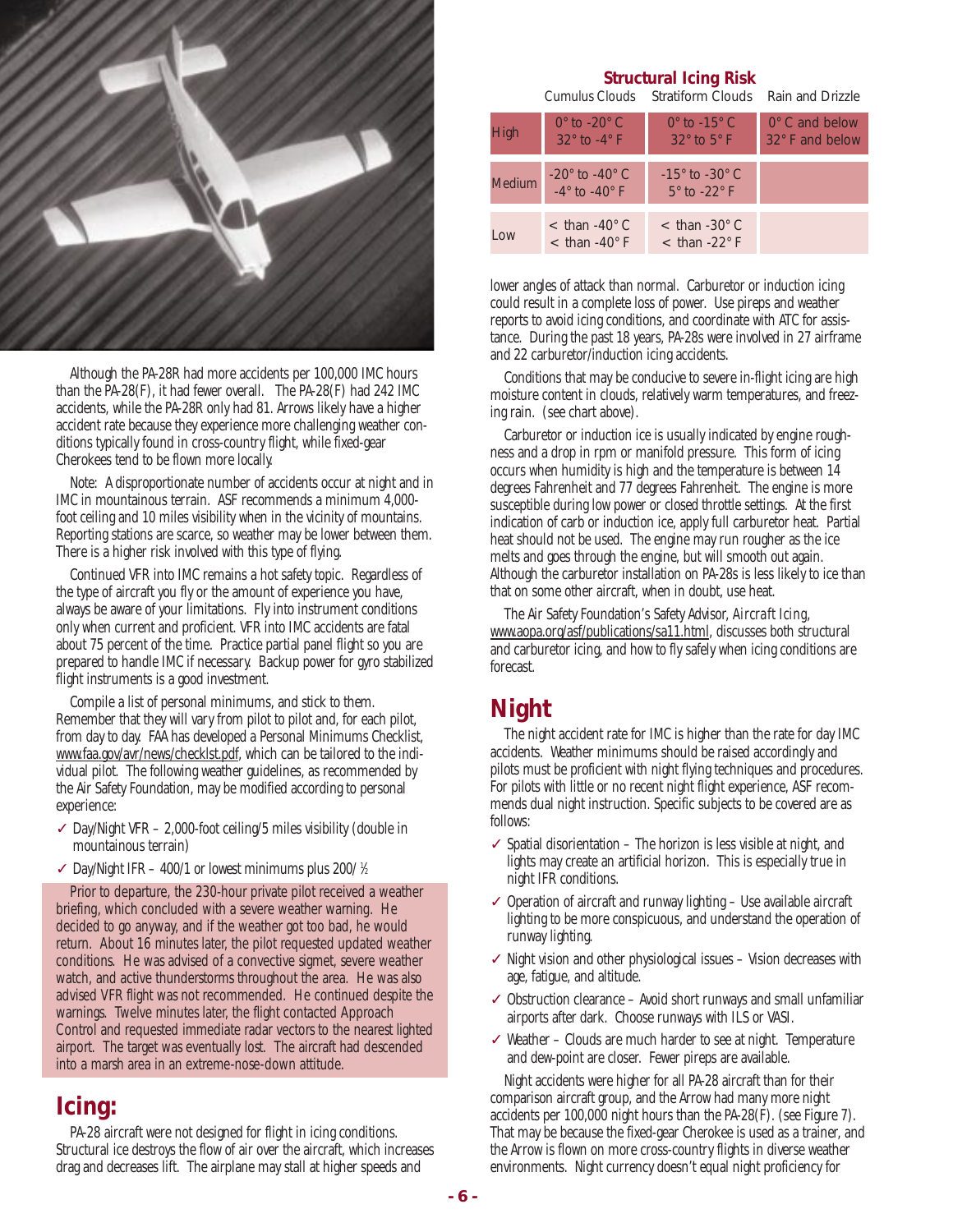

cross-country operations. ASF recommends a dual night cross-country to increase your night flying skills.

Note: Remember to turn the panel lights off for daytime flying. If you fly a retractable gear aircraft, turning the panel lights on causes the gear lights to dim, making them difficult to see in daylight. That could lead to unwanted excitement during the approach.

## **Mechanical**

The PA-28 was designed for simplicity of manufacture, operation, and maintenance, and has few major Airworthiness Directives. Most









mechanical-related accidents were due to powerplant or propeller problems. (see Figure 8).

One mechanical issue for Arrow pilots is the automatic gear-extension system, which was added to prevent gear-up landings. A service bulletin was issued by Piper recommending that the system be disabled. If the system has not been disabled on your aircraft, the following applies. If the aircraft reaches a certain speed (usually 75-95 KIAS) and the gear is not yet down, it lowers automatically regardless of the gear selector switch position. An override switch is provided to allow pilots to

#### **Figure 8. System Involvement PA-28(F)**





#### **PA-28R**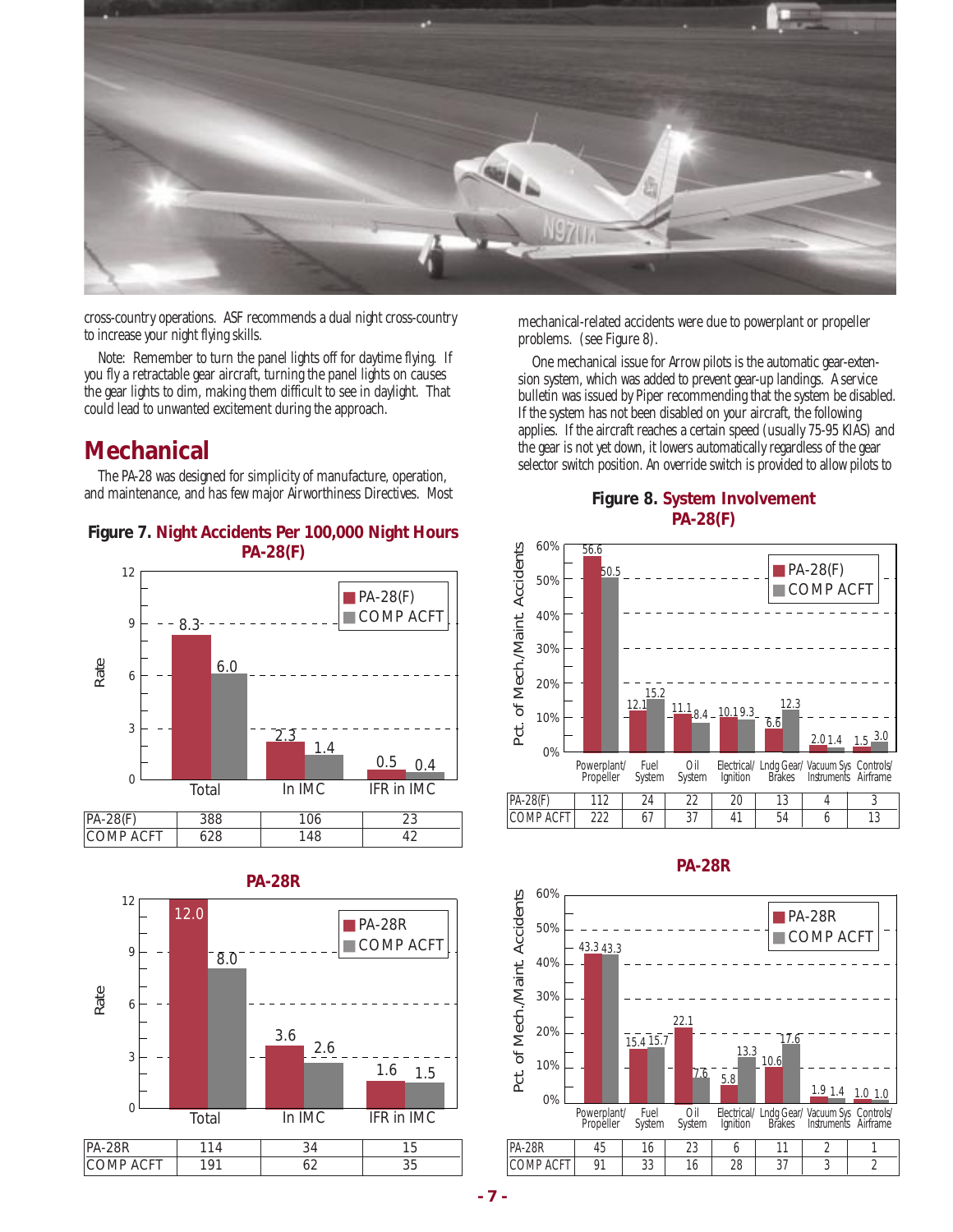retract the gear at slower speeds. Remember to promptly return the switch to its original position to activate the automatic system again; you may need it later in the flight. The POH requires disabling the system for optimal climb performance. If departing from a runway in which the deciding factor on clearing the obstacles at the end depends on getting the gear up in time, the safety margin is too thin and a longer runway is recommended.

All aircraft must be maintained as recommended by the manufacturer, including engine overhauls and annual inspections. Even as a renter, the pilot in command is the final authority as to safety of flight. If you rent, the owner has some responsibility to maintain the aircraft, but the decision to fly is yours alone. If maintenance does not appear to be well done, take your business elsewhere. Your safety and that of your passengers depend on it.

The pilot and three passengers departed a valley airport after dark in their rented Arrow III. Because the runway was relatively short, 2,200 feet, the pilot elected to use short field takeoff and climb procedures. The aircraft flaps were set at 25 degrees for the takeoff and the flight departed in night VFR conditions. About 4 minutes after takeoff the airplane impacted trees near the top of a mountain ridge. All occupants survived the crash with minor injuries. The accident investigation revealed that the pilot had not flown the recommended departure procedure posted in the airport office. Even so, the aircraft was capable of clearing the ridge but climb performance was reduced because the landing gear failed to retract. The pilot had neglected to engage the automatic gear extension override and the climb speed was not sufficient to allow the gear to retract.

#### **Takeoff**

Before attempting to take off, the pilot should ensure that – considering aircraft performance, wind direction and speed, runway length, and obstructions – the takeoff can be made safely. The Archer II



#### **Figure 9. Critical Phase of Flight–Takeoff PA-28(F)**







POH states that, for a normal takeoff under standard weather conditions, 1,800 feet is required to clear a 50-foot obstacle. That increases to 2,550 feet with a 10 knot tailwind. The obstacle clearance distance with 25 degrees of flaps is 1,600 feet, and 2,300 feet with a 10 knot tailwind. The Air Safety Foundation recommends adding 50 percent to allow for less than perfect performance from the aircraft or the pilot. For example, if it takes 1,800 feet to clear a 50-foot obstacle, the recommended takeoff distance is 2,700 feet. This also allows the pilot to reject the takeoff and stop on the remaining runway.

The majority of PA-28 takeoff accidents were due to improper procedures, such as loss of directional control, premature rotation/liftoff, and improper flap setting. (see Figure 9). Use of flaps decreases the takeoff over an obstacle under standard conditions by 200 feet, from 1,800 feet to 1,600 feet. For the fixed-gear Cherokees, improper procedure was the cause of the overwhelming majority of takeoff accidents, which is not surprising since many PA-28(F)s are training aircraft. Procedural problems tend to diminish as pilots gain skill, experience, and flight time.

The Arrow's takeoff accidents were primarily due to improper procedure, inadequate runway, winds/gusts, and high density altitude/ overloaded aircraft.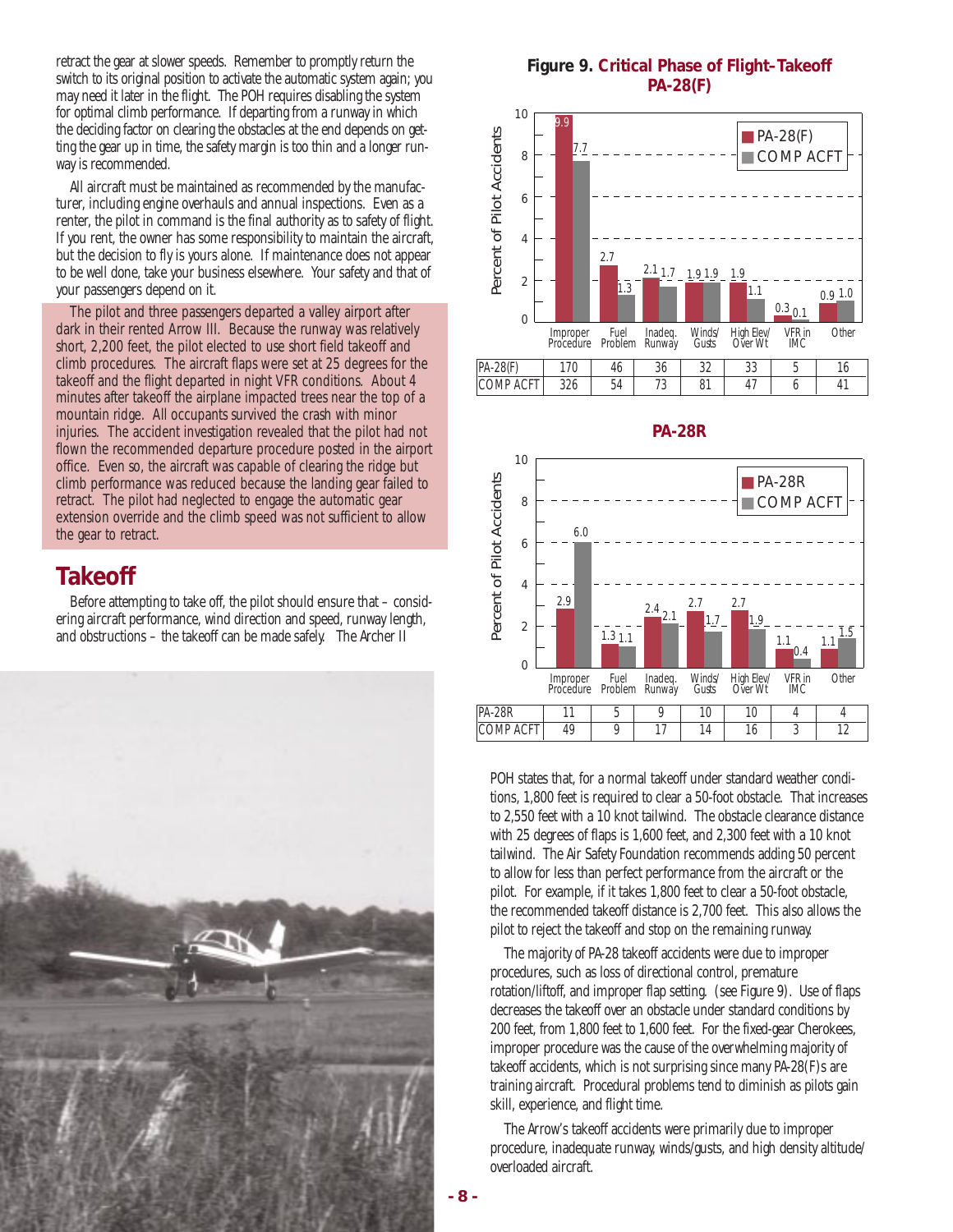

## **Wind**

The PA-28 series aircraft have a maximum demonstrated crosswind of 17 knots. This means that they were tested in winds up to 17 knots, but may actually be able to endure stronger winds. The PA-28 has the reputation of being a good crosswind airplane, due to the low wings and wide gear. However, the pilot's capabilities may be less than the aerodynamic limitations.

Taxiing in crosswinds requires caution. When taxiing in a quartering headwind, remember to turn the ailerons into the wind. Turn the ailerons away from the wind and move the control yoke forward, or "dive away," if in a quartering tailwind. That will keep the upwind wing from lifting when the wind pushes on it.

There are two crosswind landing methods, the wing low method and the crab, or kickout, method. Practice with an instructor to see which one works for you.

## **Approaches**

Prepare for arrival in the cruise phase of flight, *before* entering busy terminal areas. Review appropriate aspects of the approach:

- ✓ Obstructions in the area
- ✓ Runway lengths
- ✓ Wind direction and speed
- ✓ Radio frequencies
- ✓ Sectional and/or approach charts and airport taxi diagrams
- $\checkmark$  Landing minimums
- ✓ Missed approach procedures

When in the traffic pattern, be aware of other traffic. Scan constantly, and stay alert. Most PA-28(F) approach accidents occurred in VFR conditions, while the Arrow was involved in most approach accidents under IFR flight. (see Figure 10).

Note: VFR pilots should be familiar with instrument fixes near the airport. That will help them to visualize traffic and lessen confusion from IFR terminology.

#### **The Wind Got Me**

Just how much crosswind an airplane can tolerate is determined during certification testing and published in the Pilot's Operating Handbook (POH). Airplane accidents generally involve a pilot somewhere in the process, though, and how much wind a pilot can handle varies from person to person and, even in one person, from day to day. Pilot competency is determined during the certification checkride and, in many cases, begins to deteriorate immediately. Master aviators not only learn their lessons well, they continually practice to keep piloting skills honed to perfection.

Let's review how wind affects airplanes. On the ground, an airplane, be it conventional or tricycle gear, acts like a weather vane, rotating around the vertical axis to point into the wind. This tendency, although more pronounced in tailwheel airplanes, is common to all and pilots must know how to cope or suffer the consequences. A steady state wind aligned with the runway increases the airplane's performance with no control penalty, providing the pilot takes off or lands into the wind. Tailwinds increase airplane takeoff and landing distances and crosswinds require compensation from the pilot. The effect of crosswind is greatest when the wind is 90 degrees to the runway and decreases the closer the wind is to the runway heading. Many POHs contain taxi charts that depict control placement to compensate for various wind conditions, and all provide maximum demonstrated crosswind performance data.

Wind shear, a sudden change in wind direction or speed, is a common atmospheric phenomenon that has caused many airplane accidents over the years. Wind can shear in the horizontal plane and, especially in convective weather, the vertical. It is possible for wind to shear from a headwind to a tailwind or vice versa while an airplane is close to the ground on final approach. The headwind to tailwind shear is particularly dangerous because it can cause an airplane to stall or land short of the runway.

Terrain features near airports can generate impressive shear. Many runways are known to have "air pockets" at one or both ends. The sinking sensation pilots experience when approaching these runways is more often than not a decrease in headwind component due to wind shear. A study of the terrain around an airport will often reveal features that consistently promote wind shear. Local pilots familiar with the environment usually cope well with shear conditions at their field, but many an itinerant pilot has had a wild ride on short final.

No matter what the wind, pilots must cope or divert to a more suitable field. The secrets to coping are good initial and recurrent training, and practice.

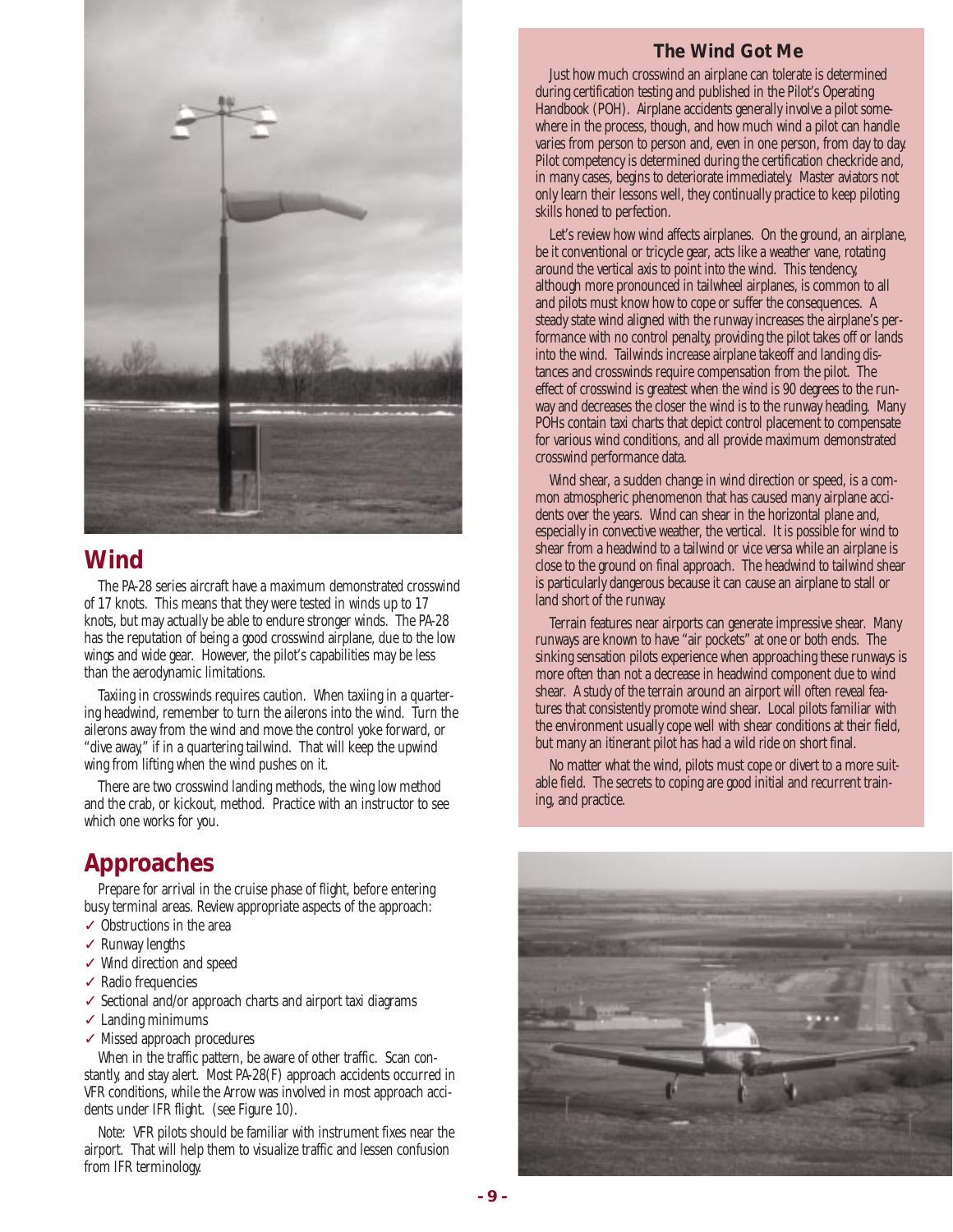





8



Regular practice of short field, soft field, and emergency procedures will increase pilot proficiency and confidence. Towered airports are prime places to be faced with various types of approaches. Air traffic controllers may clear you to base, or for a straight-in approach, instead of having you fly a standard traffic pattern. At nontowered airports, IFR traffic will often fly straight-in approaches. ASF recommends dual instruction for new pilots before flying at unfamiliar airports with short runways or high density traffic.

The Air Safety Foundation's Safety Advisors, *Operations at Towered Airports* (www.aopa.org/asf/publications/sa07.html) and *Operations at Nontowered Airports* (www.aopa.org/asf/publications/sa08.html) are helpful tools for all pilots.

## **Landing**

Landing was the phase of flight with the highest number of PA-28 accidents. Ground effect is more pronounced in low wing aircraft so it's not surprising that landing long is the most common fixed-gear Cherokee landing problem. Precise airspeed control will minimize float. The comparison aircraft group had landing accidents mostly as a result of hard touchdowns. (see Figure 11).

The most common landing problem for Arrow pilots and the comparison group is landing hard. Airspeed control and proper flare are necessary for soft landings.

Go-arounds result in many accidents. If you are not down safely in the first third of the runway, go around immediately. Practice goarounds regularly.

Note: Periodic dual instruction is an excellent way for pilots to maintain takeoff and landing proficiency. During these training sessions pilots should practice takeoffs and landings at gross weight. Airplanes perform very differently when loaded at or near their limits. ASF recommends a "full load" checkout for all transitioning pilots.

After landing, remember that ground operations may be as complicated as flight and full attention should be devoted to taxiing. Taxi diagrams are available from ASF at www.aopa.org/asf/taxi.

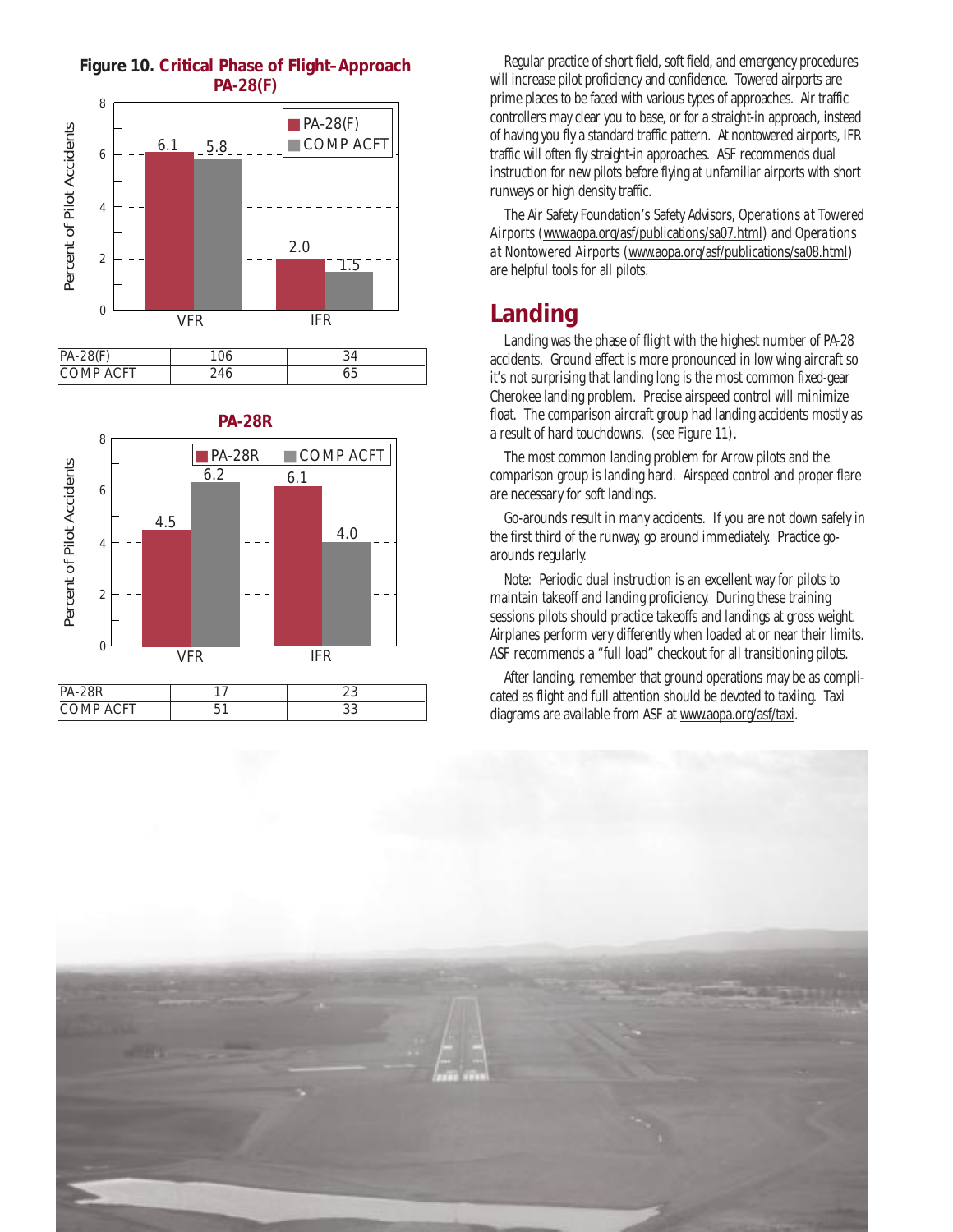## **Emergency Procedures**

Emergencies are rare so regular practice is recommended. **Be prepared**. Pilots who are familiar with aircraft systems and equipment are better prepared to troubleshoot problems. For instance, Arrow pilots should be familiar with emergency gear extension procedures. Emergency checklists should be readily available and pilots should practice emergency procedures regularly.

In any emergency, remember to do the following:

- ✓ Aviate Aircraft control is the most important task.
- $\checkmark$  Navigate Decide on a destination, and turn to the appropriate heading.
- $\checkmark$  Communicate Reaching for the mic is not the first item on the priority list and should be done only after all other items are completed.

Don't let a distraction lead to disaster. Fly the aircraft first. Prioritize and evaluate the situation. For example, an open door in flight is not nearly as serious as an engine failure. When simulating emergencies, reduce the risk by:

- ✓ Avoiding low altitude flight
- ✓ Avoiding disabling the aircraft during a simulated emergency. (Poor practice includes pulling the mixture, turning the mags off, or shutting off the fuel.)
- ✓ Using checklists

The accident below occurred because the pilot failed to conduct a thorough preflight examination and was not prepared to fly the aircraft with inoperative equipment. Airspeed should be checked early in the takeoff roll. If a discrepancy is noted, reject the takeoff. If the problem occurs in flight, routine power settings and pitch attitudes will yield routine performance.

Just after takeoff, the 560-hour commercial pilot noticed that the airspeed indicator was inoperative. The pilot returned for landing. During the turn from base to final approach, the pilot overshot both the right and left runways. The aircraft was landed to the left and short of the runways where, during the landing roll, the aircraft collided with two parked vehicles. Inspection of the aircraft revealed that there were no mechanical failures or malfunctions, but duct tape was found wrapped around the pitot tube. Examination of the aircraft logbooks revealed a pitot/static test was accomplished just prior to this flight. The mechanic who performed the test stated that he did not remove the tape.

**Figure 11. Critical Phase of Flight–Landing PA-28(F)**







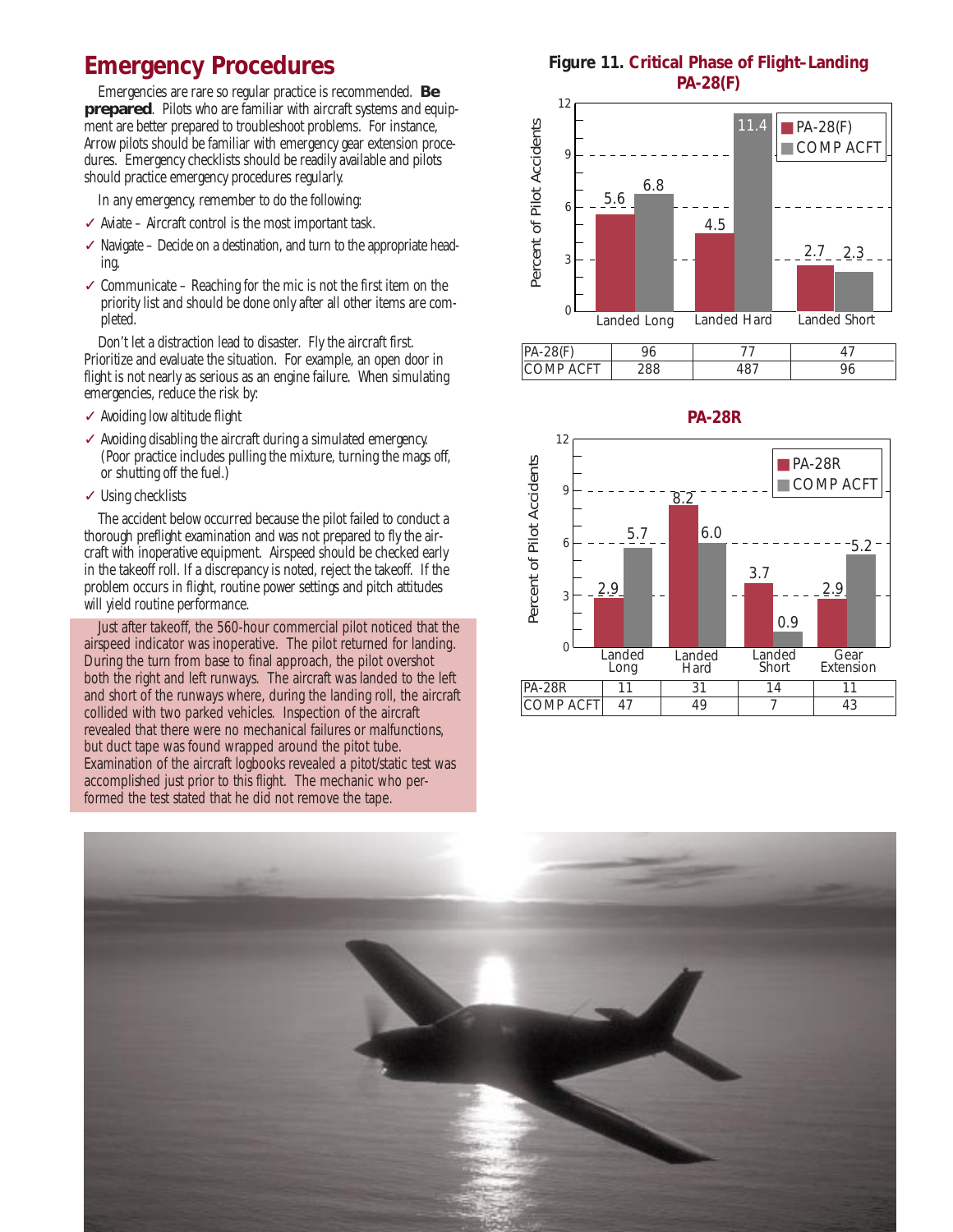## **PA-28(F) and PA-28R Test Questions**

The purpose of this open-book test is to familiarize the pilot with the PA-28(F) Cherokee and PA-28R Arrow, and their corresponding POHs. There are many variations in the models. The 1976 Archer II was chosen as the test airplane; answers given pertain to that aircraft. Refer to the POH for your aircraft as you complete the test. The questions preceded by an asterisk (\*) pertain to retractable-gear only (Arrow). Those questions preceded by two asterisks (\*\*) pertain to fuel-injected engines. The test airplane for those questions is the 1979 Arrow IV.

| 1. What is the total fuel capacity? _________________ gallons                                       |  |  | Usable? ________________ gallons                                                                                |  |  |  |
|-----------------------------------------------------------------------------------------------------|--|--|-----------------------------------------------------------------------------------------------------------------|--|--|--|
|                                                                                                     |  |  |                                                                                                                 |  |  |  |
|                                                                                                     |  |  |                                                                                                                 |  |  |  |
| 4. What is the recommended grade and type of oil? ______________________________                    |  |  |                                                                                                                 |  |  |  |
|                                                                                                     |  |  |                                                                                                                 |  |  |  |
|                                                                                                     |  |  |                                                                                                                 |  |  |  |
| 7. Maximum gross takeoff weight? ____________                                                       |  |  |                                                                                                                 |  |  |  |
| 8. What are the recommended airspeeds (KIAS) and flap settings for:                                 |  |  |                                                                                                                 |  |  |  |
| Normal takeoff, flaps up ____________                                                               |  |  | Soft-field landing, flaps down ____________                                                                     |  |  |  |
| Normal landing, flaps down ___________                                                              |  |  | Short-field takeoff, flaps 25 degrees ___________                                                               |  |  |  |
| Soft-field takeoff, flaps 25 degrees ____________                                                   |  |  | Short-field landing, flaps down ____________                                                                    |  |  |  |
|                                                                                                     |  |  | 9. What is the economy cruise fuel consumption at 65% power, 8,000' density altitude, and maximum gross weight? |  |  |  |
| 10. List the following airspeeds:                                                                   |  |  |                                                                                                                 |  |  |  |
| Best rate of climb (Vy) ___________                                                                 |  |  | Stalling speed, clean (Vs) ___________                                                                          |  |  |  |
| Best angle of climb (Vx) ___________                                                                |  |  | Stalling speed, full flaps (Vso) ____________                                                                   |  |  |  |
| Maneuvering speed, gross weight (Va) ___________                                                    |  |  | * Stalling speed full flaps, gear down (Vso) ____________                                                       |  |  |  |
| Maximum flap extension (Vfe) ____________                                                           |  |  | Best gliding _____________                                                                                      |  |  |  |
| * Maximum gear extension (VIo) ____________                                                         |  |  | Never exceed (Vne) ___________                                                                                  |  |  |  |
| 11. What is the maximum demonstrated crosswind component? ____________                              |  |  |                                                                                                                 |  |  |  |
|                                                                                                     |  |  |                                                                                                                 |  |  |  |
|                                                                                                     |  |  |                                                                                                                 |  |  |  |
|                                                                                                     |  |  |                                                                                                                 |  |  |  |
|                                                                                                     |  |  |                                                                                                                 |  |  |  |
|                                                                                                     |  |  |                                                                                                                 |  |  |  |
|                                                                                                     |  |  |                                                                                                                 |  |  |  |
|                                                                                                     |  |  |                                                                                                                 |  |  |  |
|                                                                                                     |  |  |                                                                                                                 |  |  |  |
|                                                                                                     |  |  |                                                                                                                 |  |  |  |
|                                                                                                     |  |  |                                                                                                                 |  |  |  |
|                                                                                                     |  |  |                                                                                                                 |  |  |  |
|                                                                                                     |  |  |                                                                                                                 |  |  |  |
|                                                                                                     |  |  |                                                                                                                 |  |  |  |
| 25. What is the power setting, TAS, and fuel consumption for the following at maximum gross weight? |  |  |                                                                                                                 |  |  |  |
|                                                                                                     |  |  | 65% power, 7,000', standard temperature                                                                         |  |  |  |
| Manifold pressure/rpm ___________                                                                   |  |  | Fuel consumption ___________                                                                                    |  |  |  |
|                                                                                                     |  |  |                                                                                                                 |  |  |  |
|                                                                                                     |  |  |                                                                                                                 |  |  |  |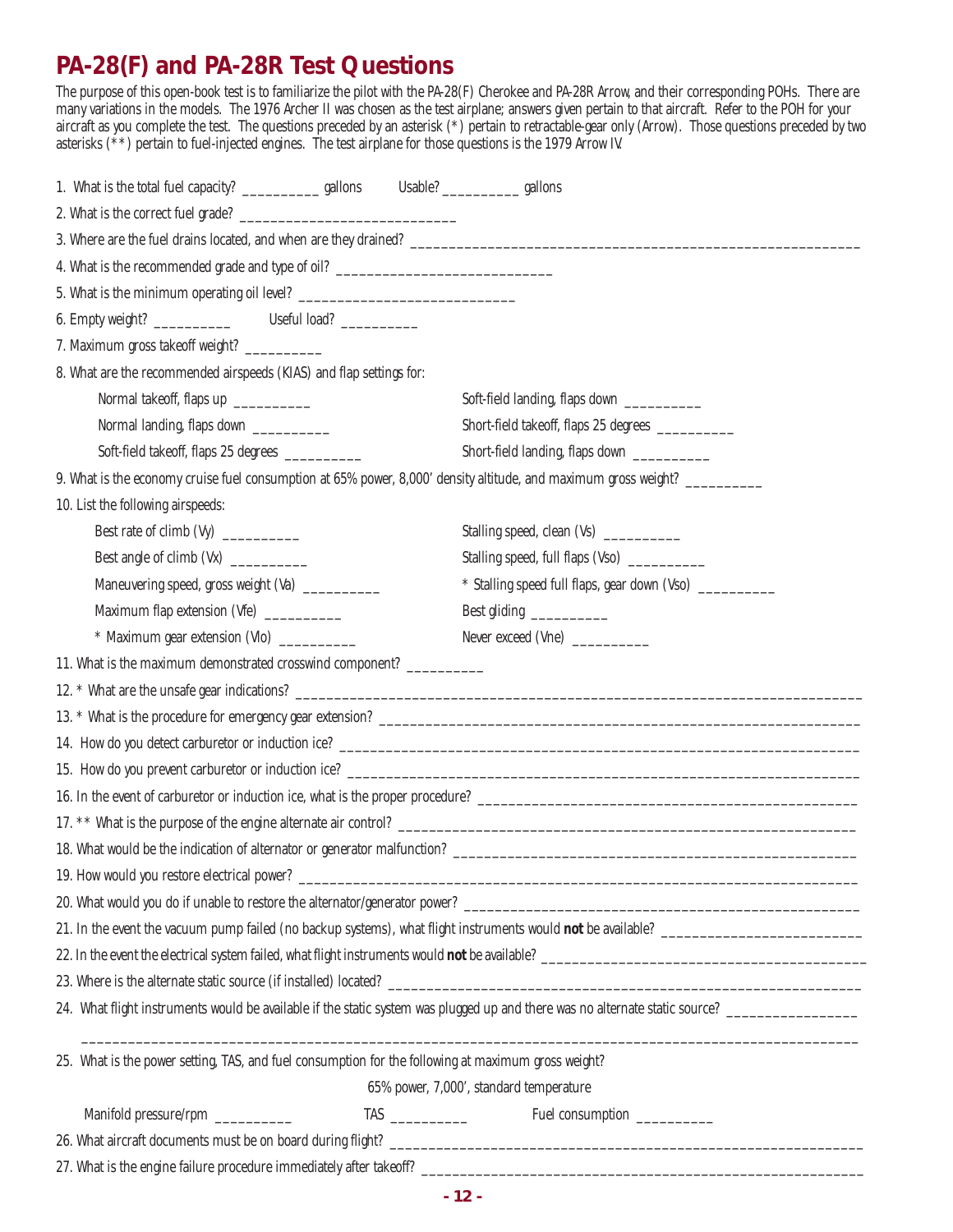## **Answers to PA-28 and PA-28R Test Questions**

- 1. The total fuel capacity is 50 gallons; 48 gallons are usable. Refer to POH, Section 2, Limitations.
- 2. The correct fuel grade is 100LL Aviation Fuel (blue) or 100 Grade A Aviation Fuel (green). Refer to POH, Section 2, Limitations. ASF recommendations:
	- Always lean the mixture for improved engine performance and fuel economy.
	- Always land with at least 1 hour fuel reserves on board.
	- Never plan a fuel stop within 1 hour or 100nm of your destination.
- 3. There is one fuel drain under each wing near the main gear and one on the lower left side of the engine cowl. Drain them when preflighting and after refueling. Refer to POH, Section 4, Normal Procedures.
- 4. The recommended type of oil for use after engine break-in is ashless dispersant; the grade for use between 30 degrees F and 90 degrees F is SAE 40; for use above 60 degrees F, SAE 40 or 50; and for use above 80 degrees F, SAE 60. Refer to POH, Section 1, General.
- 5. The minimum operating oil level is 2 quarts, but ASF recommends a minimum of 6 quarts. Refer to POH, Section 8, Handling, Servicing, and Maintenance.
- 6. Standard empty weight is 1416 lb. The useful load is 1134 lb. Refer to POH, Section 1, General.
- 7. The maximum gross takeoff weight is 2550 lb. Refer to POH, Section 1, General.
- 8. The recommended airspeeds (KIAS) and flap settings for:

| Normal takeoff, flaps up:                   | 65                                                                             |  |  |  |
|---------------------------------------------|--------------------------------------------------------------------------------|--|--|--|
| Normal landing, flaps down:                 | 66                                                                             |  |  |  |
| Soft-field takeoff, flaps 25 degrees:       | Rotate at 49, accelerate to 54, climb out at Vy                                |  |  |  |
| Soft-field landing, flaps down:             | 66                                                                             |  |  |  |
| Short-field takeoff, flaps 25 degrees:      | Rotate at 49, accelerate to 54, climb out at Vx (for obstacle clearance) or Vy |  |  |  |
| Short-field landing, flaps down:            | 66                                                                             |  |  |  |
| Refer to POH, Section 4, Normal Procedures. |                                                                                |  |  |  |

- 9. The economy cruise fuel consumption at 65% power, 8,000' density altitude, and maximum gross weight is 7.6 gph. This is based on economy leaning procedures as recommended by the manufacturer. Refer to POH, Section 5, Performance.
- 10. V speeds, KIAS:

| Best rate of climb (Vy)                      | 76  |
|----------------------------------------------|-----|
| Beset angle of climb (Vx)                    | 64  |
| Maneuvering speed, gross weight (Va)         | 113 |
| Maximum flap extension (Vfe)                 | 102 |
| * Maximum gear extension (Vlo)               | 130 |
| Stalling speed, clean (Vs)                   | 55  |
| Stalling speed, full flaps (Vso)             | 49  |
| * Stalling speed full flaps, gear down (Vso) | 53  |
| Best gliding speed                           | 76  |
| Never exceed (Vne)                           | 154 |

Refer to POH, Section 2, Limitations and Section 4, Normal Procedures.

- 11. The maximum demonstrated crosswind component is 17 knots. Refer to POH, Section 2, Limitations. ASF recommends regular crosswind takeoff and landing practice.
- 12. \* The unsafe gear indications are a red "Warning Gear Unsafe" light on the panel and a warning horn. The warning horn will activate if the gear is up and power is reduced below 14" manifold pressure. Refer to POH, Section 7, Description and operation.
- 13. \* The procedure for emergency gear extension is to fly at 87 KIAS and put the gear selector switch down. If the gear has failed to lock down, raise the emergency gear lever to the OVERRIDE ENGAGED position. If the gear has still failed to lock down, move the emergency gear lever to the DOWN position. If the gear has still failed to lock down, yaw the airplane abruptly from side to side with the rudder. Refer to POH, Section 3, Emergency Procedures.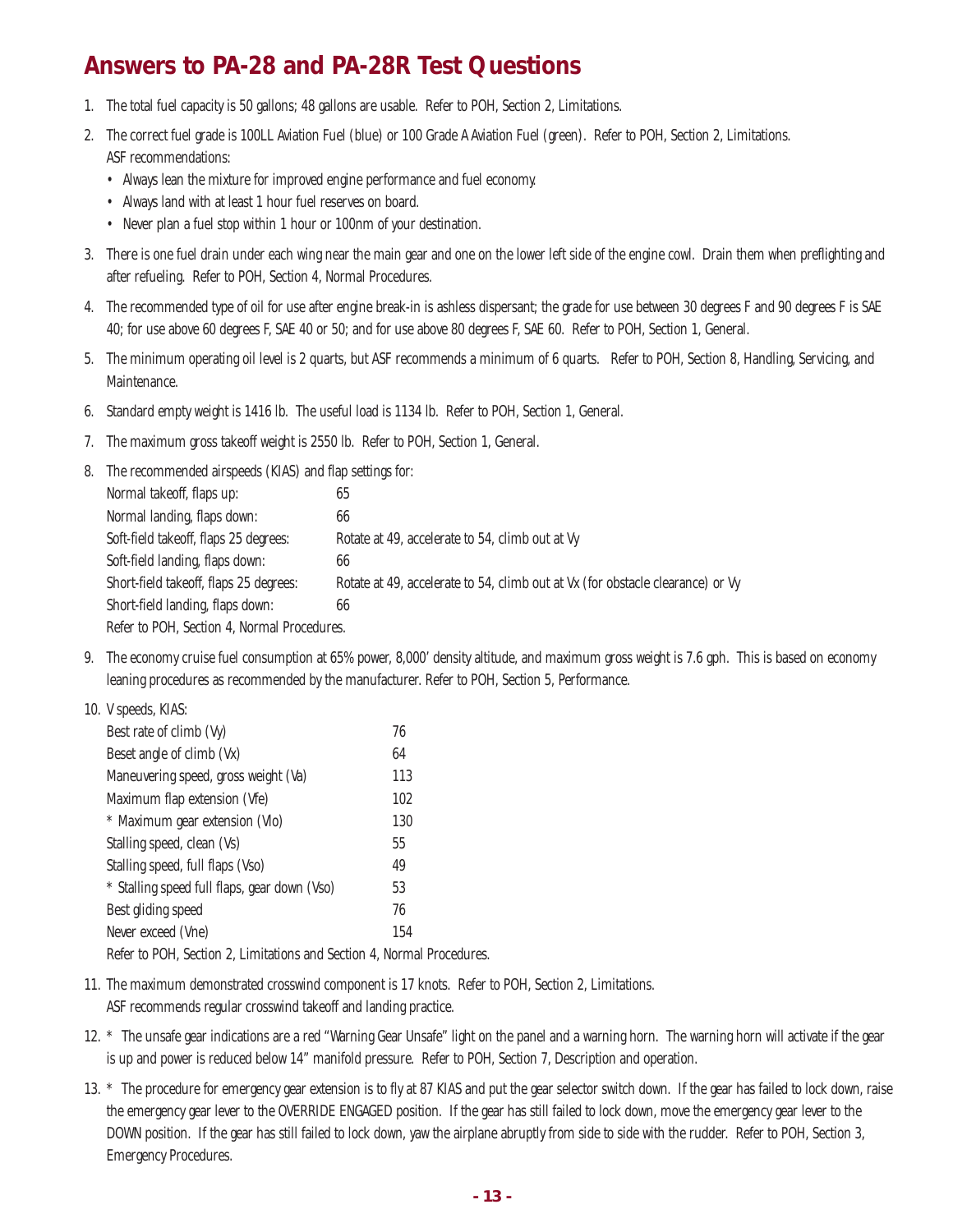- 14. Carburetor/induction ice is detected by engine roughness and/or a drop in rpm or manifold pressure. Refer to POH, Section 3, Emergency Procedures.
- 15. Prevent carburetor/induction ice by avoiding weather conditions conducive to icing. Refer to POH, Section 3, Emergency Procedures. Conditions conducive to carburetor or induction icing include:
	- High humidity
	- Temperature between 14°F and 77°F
	- Low power or closed throttle settings
- 16. In the event of carburetor/induction ice, apply FULL carburetor heat. (Partial carb heat applications can worsen the situation.) Refer to POH, Section 3, Emergency Procedures.
- 17. \*\*The engine alternate air control provides an alternate path for airflow, in case the primary path becomes blocked. Refer to POH, Section 7, Description and Operation.
- 18. Alternator or generator malfunction is indicated by an ammeter indication of zero with an electrical load and/or alternator annunciator illuminated. Refer to POH, Section 3, Emergency Procedures.
- 19. In the event of loss of electrical power:
	- Reduce electrical load as much as possible
	- Check alternator circuit breakers
	- Attempt to restore electrical power by turning the ALT switch OFF for 1 second, then ON
	- Refer to POH, Section 3, Emergency Procedures.
- 20. If unable to restore the alternator/generator power, turn ALT switch OFF and land as soon as practical. Refer to POH, Section 3, Emergency Procedures.
- 21. In the event the vacuum pump failed (no backup systems), the attitude indicator and heading indicator would **not** be available. Refer to POH, Section 7, Description and Operation. ASF recommends regular partial panel practice, and installing a standby vacuum system in the aircraft.
- 22. In the event the electrical system failed, the turn coordinator would **not** be available. Refer to POH, Section 7, Description and Operation.
- 23. The alternate static source (if installed) is located below the left side of the instrument panel. Refer to POH, Section 7, Description and Operation.
- 24. If the static system was plugged up and there was no alternate static source, the turn coordinator, attitude indicator, and DG would be available. Refer to POH, Section 7, Description and Operation.
- 25. At 65% power, 7,000', and standard temperature, the manifold pressure/rpm is 2500 rpm, the TAS is 112 kt., and the fuel consumption is 7.6 gph. Refer to POH, Section 5, Performance.
- 26. The following documents must be on board during the flight: ARROW airworthiness certificate, registration certificate, radio station license (for international flight only), operating limitations (*Pilot's Operating Handbook*), weight & balance data, and aircraft equipment list. Refer to POH, Section 8, Handling, Servicing, and Maintenance.
- 27. If an engine failure occurs immediately after takeoff, lower the nose to maintain the best glide speed, land straight ahead, full flaps if possible, and touchdown slightly above stall speed. Refer to POH, Section 3, Emergency Procedures.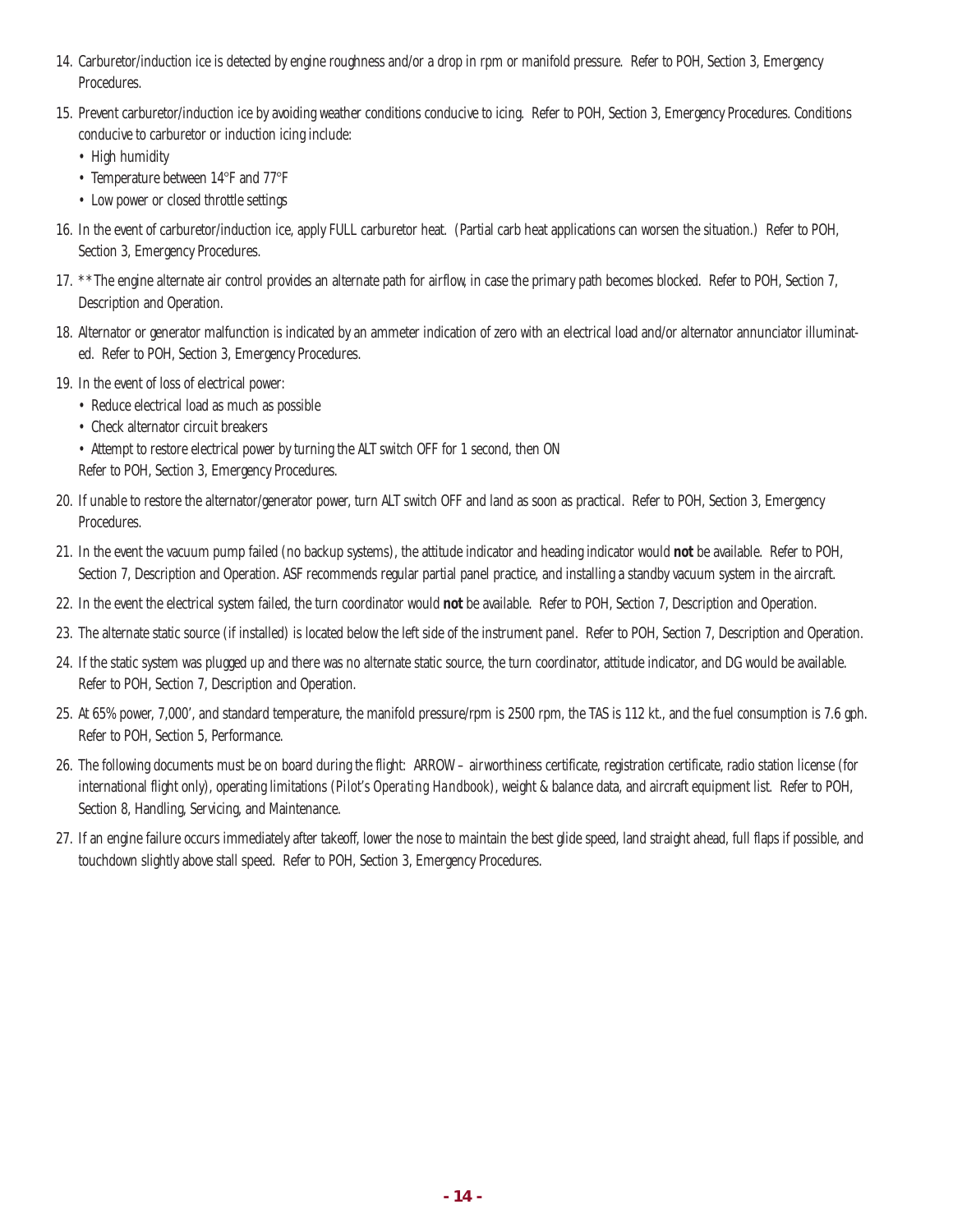## **PA-28 and PA-28R Training Course Outline**

#### INTRODUCTION

This outline is a training guide for pilots and flight instructors. Because of variables involving pilot experience and proficiency, the training should be flexible. Pilots should perform all tasks to practical test standards (PTS). At the satisfactory conclusion of training, the pilot should receive a flight review endorsement and, if instrument-rated, an instrument proficiency check.

This training course outline is divided into four blocks of instruction. The first block, consisting of two hours ground orientation, concentrates on the PA-28, its systems, and pilot procedures. The second block reviews normal and emergency VFR procedures and elementary IFR procedures. The third block reviews instrument flight operations, and the fourth block concentrates on cross-country flight. The time required to complete this training will vary with pilot proficiency. Average time to complete each block is indicated below.

## **Block 1: Ground Orientation**

The pilot will review normal and emergency operations, calculate weight and balance, and calculate takeoff and landing performance data. All documents covering aircraft and electronic modifications will be reviewed.

Ground: 2.0 hours

Airplane and Systems

- Flight controls
- Installed instruments, avionics, and autopilot
- Landing gear and hydraulic system
- Brakes
- Seats, seat belts, and doors
- Engine and engine instruments
- Propeller
- Fuel system
- Electrical system, ground service plug
- Lighting systems
- Environmental control system
- Pitot-static system and instruments
- Vacuum system and instruments
- Anti-ice systems
- Supplemental oxygen system
- Turbocharged engine system

Aircraft Inspections and Handling

- Required inspections
- Ground handling
- Fueling
- Oil, hydraulic, oxygen replenishment

#### **Performance**

- Use of performance charts
- Takeoff distance, time, fuel, and distance to climb charts
- Cruise performance charts
- Range and endurance charts
- Landing distance charts

#### Weight and Balance

- Review of Aircraft Equipment List
- Determination of weight and balance from sample loadings

#### Limitations

- Airspeeds
- Powerplant
- Fuel system
- Operating instrument indications

#### Normal Procedures

• Speeds for normal operation

- Preflight inspection
- Engine start and runup
- Taxiing
- Normal, short-field, and crosswind takeoffs
- Normal and maximum performance climbs
- Cruising flight
- Descents
- Normal, short-field, and crosswind landings
- Balked landings and go-arounds
- Flap retraction procedures
- After landing, securing the aircraft

#### Emergency Procedures

- Airspeeds for emergency operations
- Engine failure procedures
- Emergency and precautionary landings
- Fires
- Icing
- Vacuum, pitot, and static system failures
- Electrical system malfunctions
- Emergency landing gear extension (if applicable)
- Emergency descents
- Inadvertent door opening in flight

#### Troubleshooting

- Autopilot and electric trim malfunctions
- Relationship of vacuum failures to autopilot operation
- Electrical system and what to do if charging system fails
- Load shedding and estimated time of usable battery life
- Hung starter indications and remedies
- Emergency checklists
- Relationship between EGT and fuel flow on climb and cruise

## **Block 2: General Flight Operations**

The pilot will review instrument regulations, requirements, and local approach procedures. Ground: 1.0 hours Weight and Balance Review of Normal and Emergency Procedures

Flight: 2.5 hours

- Preflight Operations
- Takeoff, climb, landing performance calculations
- Preflight line check
- Starting: Normal
- Hot
- External power
- Pretakeoff runup and checks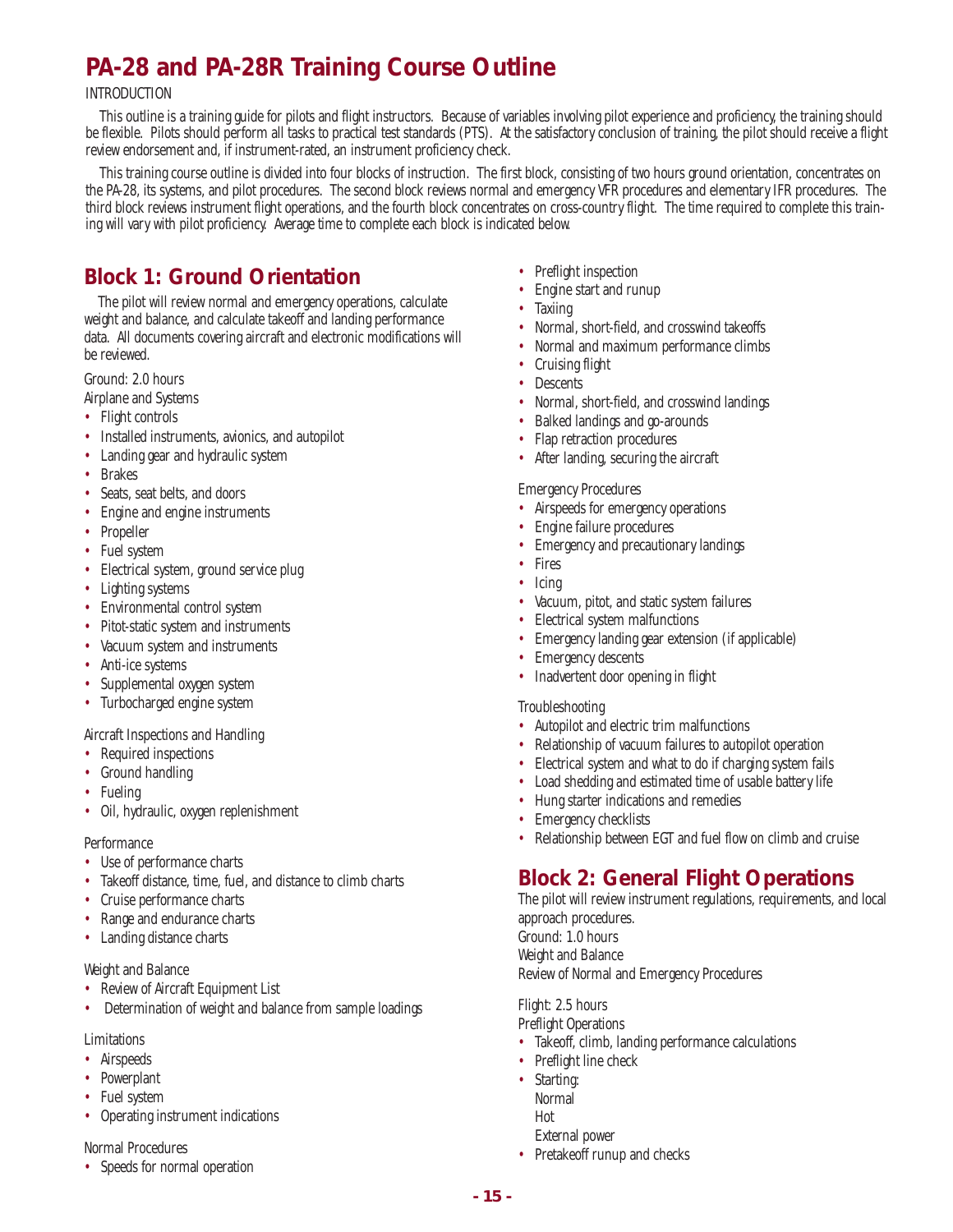Takeoff Operations

- Normal
- Rejected
- Crosswind
- Instrument
- Short field
- Soft field

#### Airwork

- Climbs
- Turns
- Slow Flight
- Approaches to stalls
- Steep turns
- Cruise configuration
- Approach/landing configuration

#### Instrument

- Turns, climbs, descents
- Slow flight
- Unusual attitude recovery
- Recovery from approaches to stalls

#### Emergency Procedures

- Engine Failure
- Fire in flight
- Induction ice
- Alternator failure
- Fuel pump failure
- Vacuum pump failure
- Landing gear extension (if applicable)

#### Landings

- Normal
- Crosswind
- No flap
- Short field
- Soft field
- Balked (go around)
- Failed engine

## **Block 3: IFR Operations**

The pilot will review equipment requirements, charts, and aircraftspecific procedures.

#### Ground: 1.5 hours

Requirements for Instrument Flight

- Pilot certificates, ratings, and currency
- Aircraft required equipment certification RNAV/Loran/GPS

#### Autopilot

#### Preflight Briefing

Flight: 1.5 hours

Clearance copy, accurate readback

• Avionics configuration

#### Pretakeoff

- Checklist
- Clearance copy and readback
- Instruments
- Avionics
- Charts

#### Departure

- Heading and altitude
- Route interception
- Amended clearance

#### Holding

- Aircraft configuration
- Entry procedure
- ATC reporting

#### NDB Approach

- Approach clearance
- Configuration
- Tracking, orientation, altitude, MDA
- Interception of bearings
- Timing, MAP
- ATC coordination

#### Missed Approach

- Climb, heading, altitude
- Course interception
- Climb checklist
- ATC and CTAF

#### DME Arc

- Arc interception
- Orientation
- Radial identification
- ATC and CTAF

#### VOR Approach

• Approach clearance

#### Aircraft Configuration

- Tracking, orientation
- Altitudes, MDA
- MAP identification
- ATC and CTAF

#### GPS Approach

- Approach clearance
- Approach programming
- Approach arm
- Missed approach

#### Circling Approach

- Altitude
- Distance from airport
- Traffic avoidance
- MAP procedure
- ATC and CTAF

#### ILS Approach

**- 16 -**

- Approach clearance
- Aircraft configuration
- Tracking, orientation • Altitudes, DH

• MAP procedure • ATC and CTAF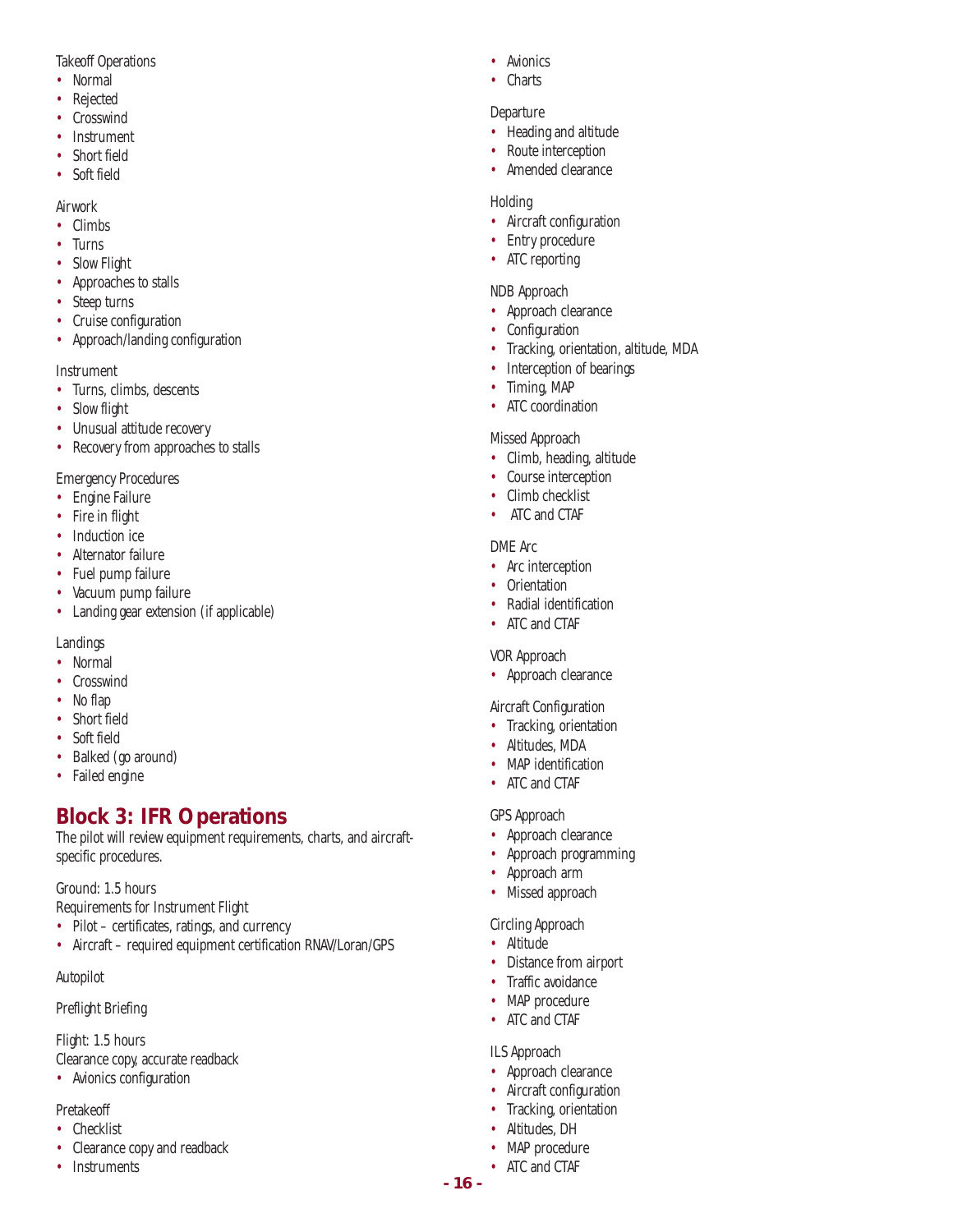## **Block 4: Cross-Country IFR/VFR**

## **Operations**

The pilot will demonstrate proficiency in VFR and/or IFR cross-country operations.

Ground: 1.0 hours

- The Flight Environment
- Airspace
- FAR Part 91

Weather

- The atmosphere
- Winds and clear air turbulence
- Clouds and thunderstorms
- Icing
- Weather products and services available for pilot use

Flight Planning and Navigation

- Fuel: Wind and ATC routings
- Navigation
- Charts
- Navaids
- Planned descents

Emergency Operations

- In-flight fire
- Turbulence
- Thunderstorms
- Ice

Flight: 1.5 hours Preflight Briefing

- Line check
- Charts, documents
- Checklist use
- Clearance copy and readback

• Departure

#### Climb

• Checklist

Cruise

- Checklist
- Power setting
- Mixture

#### Emergencies

- Descent (discussion only)
- Alternator failure
- Load shedding
- Flight plan change
- ATC coordination
- In-flight fire
- Checklist use

#### Descent

- Planning
- Engine temperature
- Airspeed

#### Approach and Landing

• Checklist use



Copyright 2000, AOPA Air Safety Foundation 421 Aviation Way • Frederick, Maryland 21701 Phone: (800) 638-3101 • Internet: www.aopa.org/asf • Email: asf@aopa.org Publisher: Bruce Landsberg • Editors: John Steuernagle, Kathleen Roy • Statisticians: John Carson, Dorsey Shipley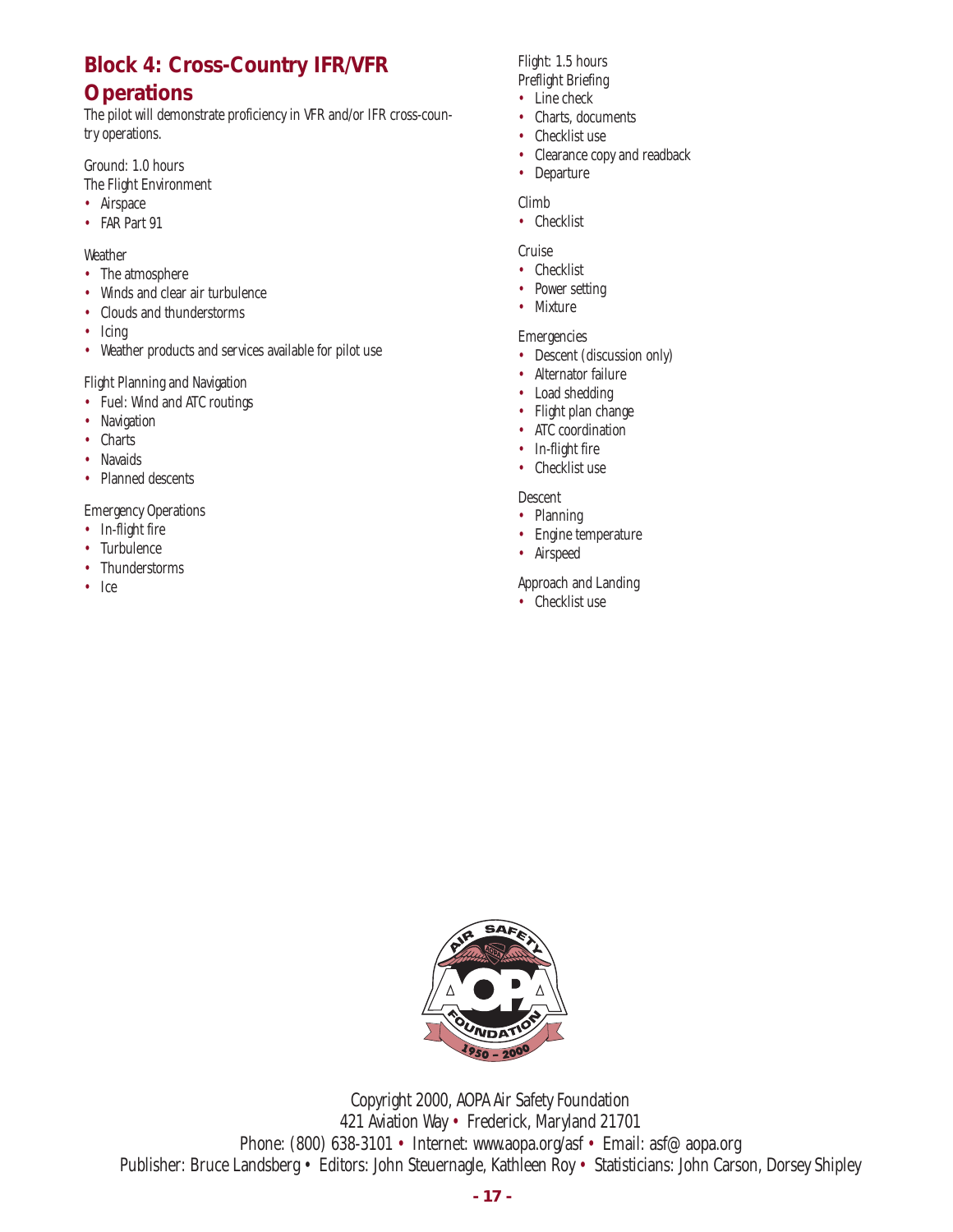

O

 $\circ$ 

### **AOPA Air Safety Foundation** General Aviation's Partner for *"Safe Pilots. Safe Skies."*

The Air Safety Foundation is a 501(c)(3) nonprofit organization chartered in 1950 whose mission remains "to save lives and promote accident prevention through pilot education."

Publications such as this one just reviewed are a direct result of this mission.

Every effort is made to keep the nation's 630,000 general aviation pilots informed of issues that promote their wellbeing.

This effort comes at great cost to the Foundation. Your philanthropic support today will help the organization continue the true meaning of our motto, "*Safe Pilots. Safe Skies.*"

Gifts to the Foundation qualify for the federal charitable deduction and take many forms, including cash, appreciated stock, insurance, pledges, real estate, and personal property.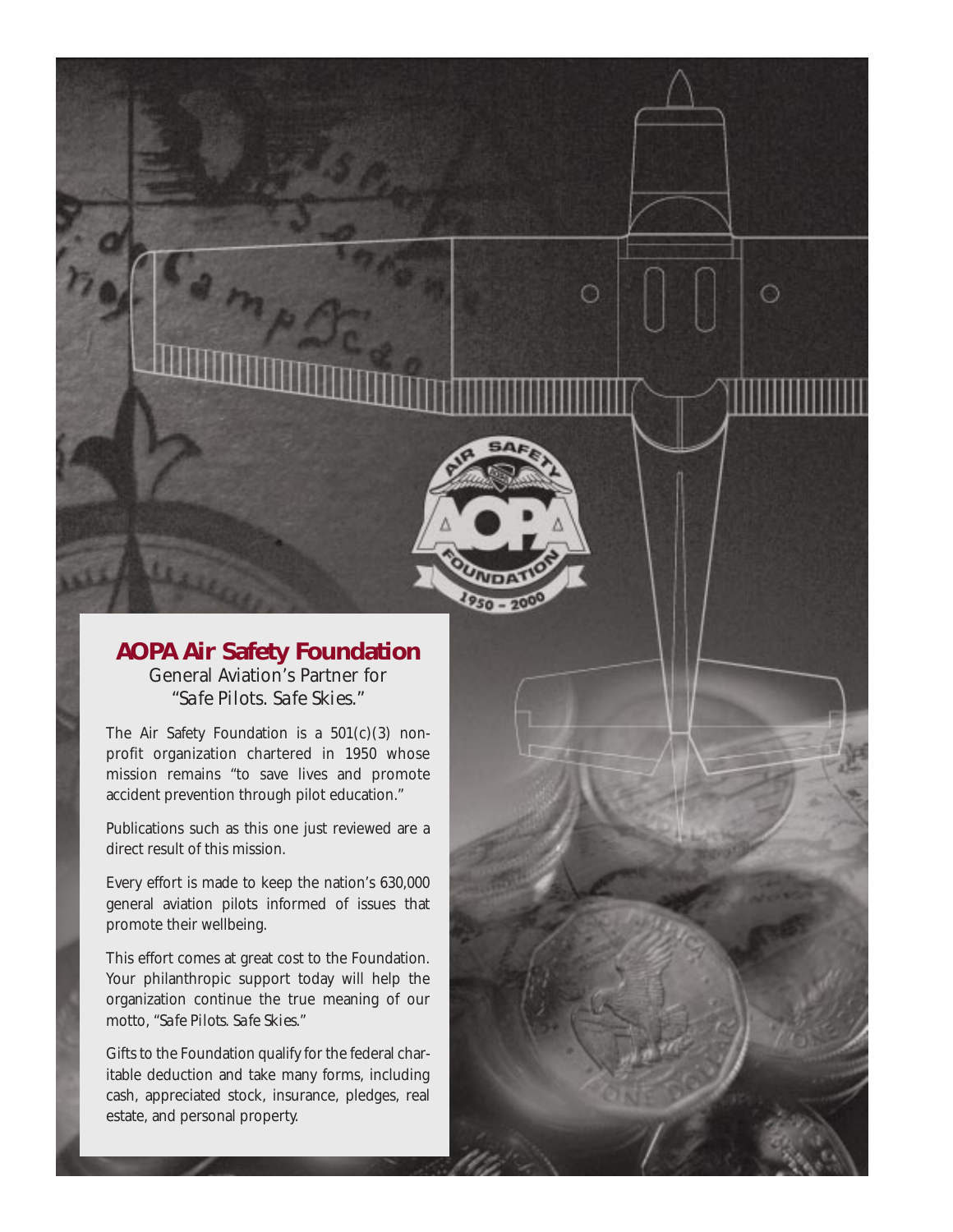

## Air Safety Foundation *at-a-glance*



## Renew Your CFI Certificate

The Air Safety Foundation is the only non-profit organization offering Flight Instructor Refresher Clinics (FIRCs). Take the easy approach to renewal with a convenient, interactive, 2-day weekend course. You'll talk with fellow CFIs and learn new things from top aviation professionals. You'll get a complete FIRC course kit filled with valuable information and tools you need to improve your flight instruction skills.

- **Renew up to 3 months in advance**
- **We will process your paperwork with the FAA at no additional cost**
- **Learn from the top-flight instructors**
- **Receive the best course kit in the industry**

CALL 1-800-631-3101, or visit www.aopa.org/asf for FIRC schedules and online registration.

## Pinch-Hitter® Ground School

This course is designed to train non-pilots who frequently fly with friends and family to function effectively as cockpit crew members. The popular Pinch-Hitter® Ground School course is \$99 and not only enhances air safety, but also enables the non-pilot to experience greater enjoyment while flying as a passenger.

The Pinch-Hitter® Ground School course will help you:

- **Develop basic navigation skills**
- **Learn how to tune and talk on the radio**
- **Understand the instruments in the cockpit**
- **Learn to safely land the airplane**
- **Appreciate the thrill of flight!**

CALL 1-800-631-3101, or visit our website at www.aopa.org/asf for Pinch-Hitter® schedules and online registration.

## **Attend FREE Air Safety Foundation Safety Seminars**

Held around the country and taught by aviation professionals, you'll learn about important topics such as:

GPS for VFR Operations, Operations at Towered Airports, Collision Avoidance, Airspace Refresher, Weather Strategies, Single Pilot IFR, etc.

Through these free seminars, the Foundation aims to improve the skills of general aviation pilots and enhance general aviation safety.

- **Attendance at Safety Seminars is FREE**
- **Qualifies towards the FAA Wings Program**
- **Registration is not required**
- **Quarterly drawing to win a transceiver**

CALL 1-800-631-3101, or visit our Web site at www.aopa.org/asf for Safety Seminar schedules.

## Can't make it to a Safety Seminar? Try the Air Safety Foundation's Seminar-In-A-Box™

For flying clubs and locations with a small pilot population, the Air Safety Foundation has its Seminar-in-A-Box<sup>™</sup> program. This program allows pilots and safety counselors to conduct their own quality safety seminars while utilizing the Foundation's outstanding training materials. These low cost, "all-in-one" kits contain everything necessary to conduct safety seminars.

Each Seminar-In-A-Box™ kit includes:

- **Slides and/or videos**
- **Presenter's guide**
- **Safety pamphlets**
- **Door prizes and evaluation forms**

Individual kits are free. However, there is a shipping & handling cost of \$15.95. To order a Seminar-In-A-Box™, call 1-800-631-3101 or order online at www.aopa.org/asf.

For more information about the Air Safety Foundation, visit us on the Web at www.aopa.org/asf.